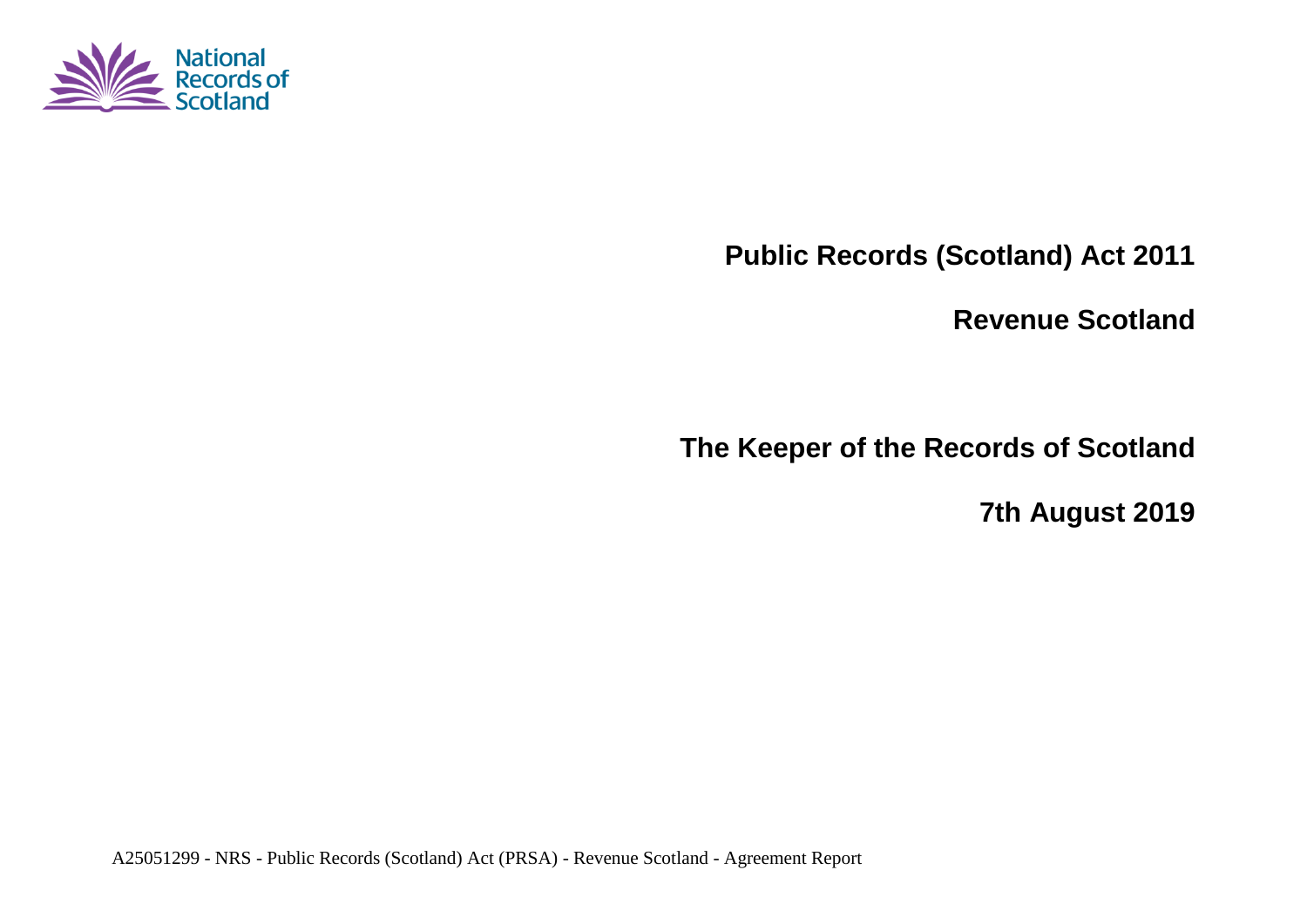#### **Contents**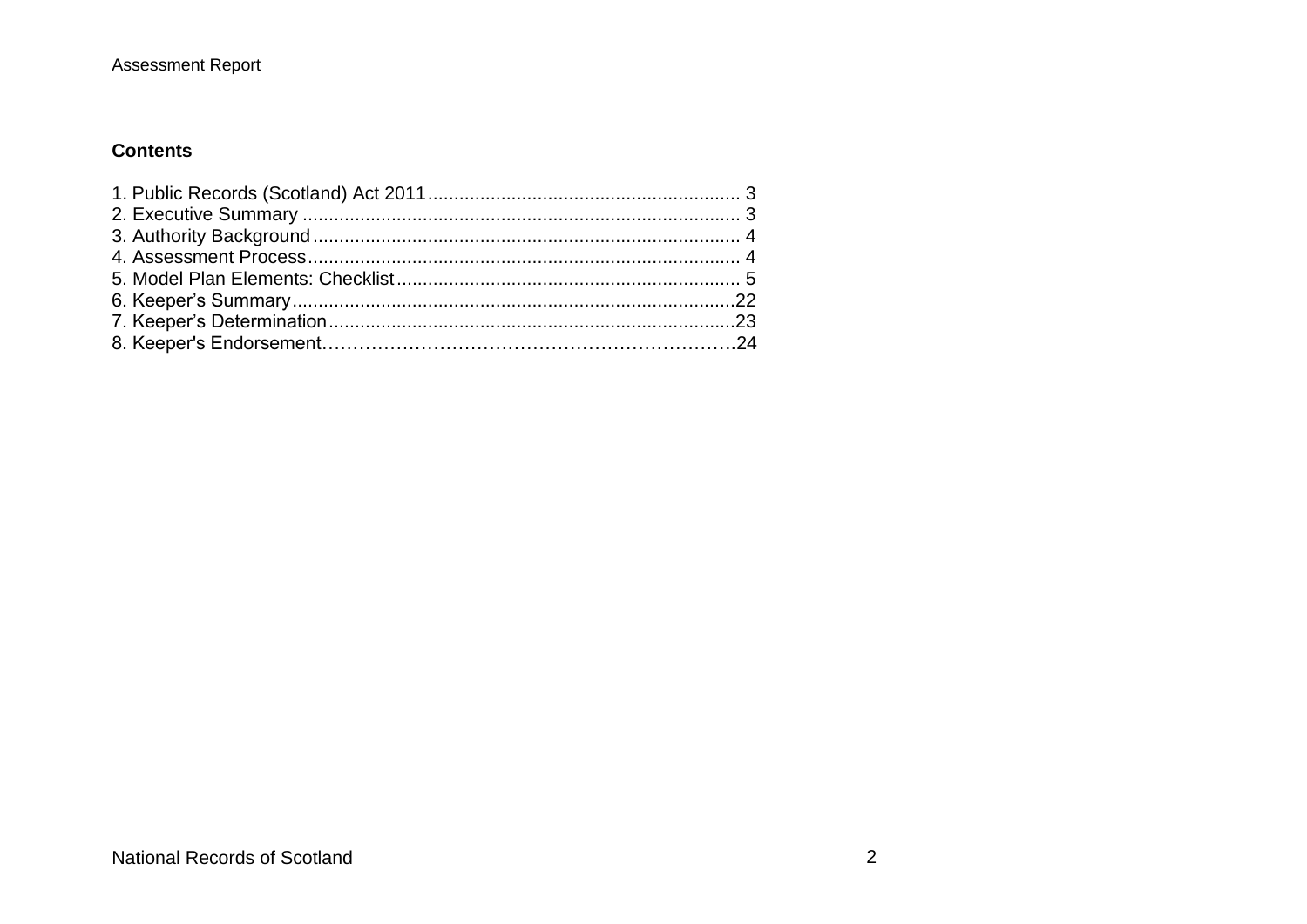### **1. Public Records (Scotland) Act 2011**

The Public Records (Scotland) Act 2011 (the Act) received Royal assent on 20 April 2011. It is the first new public records legislation in Scotland since 1937 and came fully into force on 1 January 2013. Its primary aim is to promote efficient and accountable record keeping by named Scottish public authorities.

The Act has its origins in *The Historical Abuse Systemic Review: Residential Schools and Children's Homes in Scotland 1950-1995* (The Shaw Report) published in 2007. The Shaw Report recorded how its investigations were hampered by poor record keeping and found that thousands of records had been created, but were then lost due to an inadequate legislative framework and poor records management. Crucially, it demonstrated how former residents of children's homes were denied access to information about their formative years. The Shaw Report demonstrated that management of records in all formats (paper and electronic) is not just a bureaucratic process, but central to good governance and should not be ignored. A follow-up review of public records legislation by the Keeper of the Records of Scotland (the Keeper) found further evidence of poor records management across the public sector. This resulted in the passage of the Act by the Scottish Parliament in March 2011.

The Act requires a named authority to prepare and implement a records management plan (RMP) which must set out proper arrangements for the management of its records. A plan must clearly describe the way the authority cares for the records that it creates, in any format, whilst carrying out its business activities. The RMP must be agreed with the Keeper and regularly reviewed.

#### **2. Executive Summary**

This report sets out the findings of the Keeper's assessment of the RMP of Revenue Scotland by the Public Records (Scotland) Act 2011 Assessment Team following its submission to the Keeper on 31 May 2018.

The assessment considered whether the RMP of Revenue Scotland was developed with proper regard to the 14 elements of the Keeper's statutory Model Records Management Plan (the Model Plan) under section 8(3) of the Act, and whether in this respect it complies with it and the specific requirements of the Act.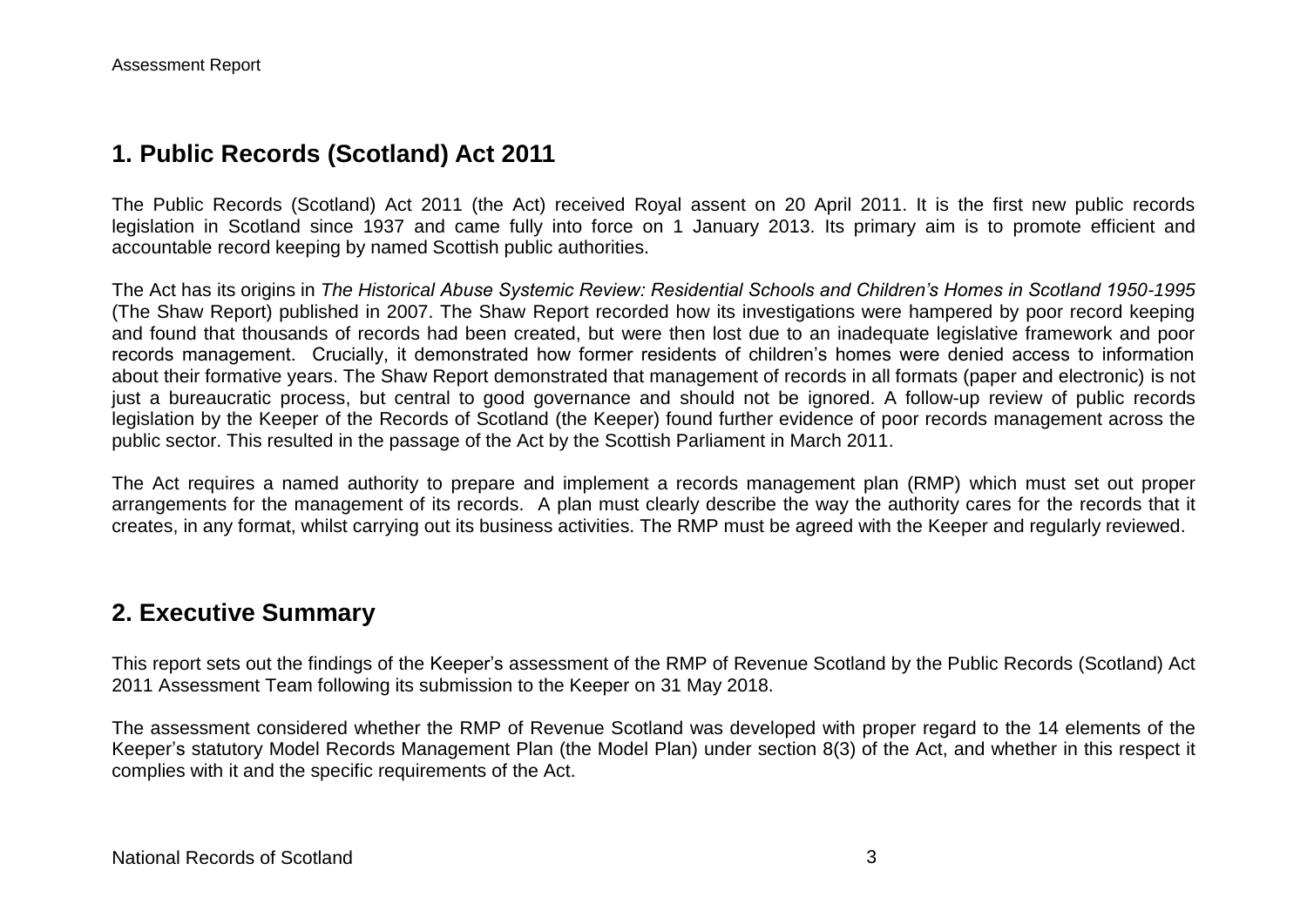The outcome of the assessment and the Keeper's decision on whether the RMP of Revenue Scotland complies with the Act can be found under section 7 of this report with relevant recommendations.

## **3. Authority Background**

Revenue Scotland was established as a Non-Ministerial Department on 1 January 2015 and is the tax authority responsible for the administration and collection of Scotland's devolved taxes - Land and Buildings Transaction Tax (LBTT) and Scottish Landfill Tax (SLfT). These taxes came into effect on 1 April 2015, replacing their UK equivalents (Stamp Duty Land Tax and UK Landfill Tax respectively). The organisation has a Board with five members, a Chief Executive and a senior leadership team.

#### **4. Keeper's Assessment Process**

The RMP was assessed by the Public Records (Scotland) Act Assessment Team on behalf of the Keeper. Assessors used the checklist elements listed in section 5, to establish whether Revenue Scotland's RMP was developed with proper regard to the elements of the Model Plan and is compliant with the Act. The assessment also considered whether there was sufficient supporting evidence of such compliance.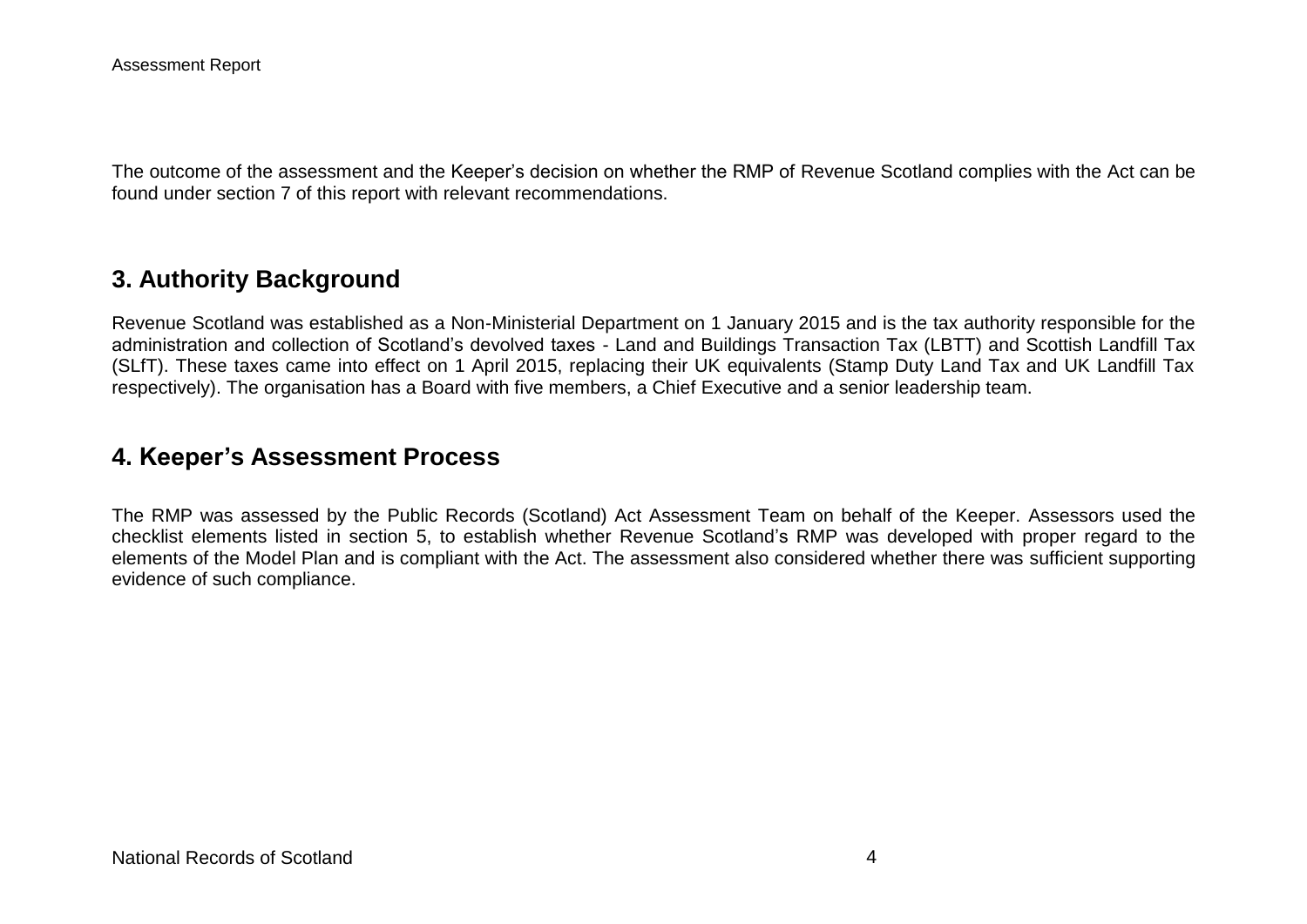#### **Key:**

| The Keeper agrees this<br>element of an<br>authority's plan. | The Keeper agrees this<br>element of an authority's<br>plan as an 'improvement<br>model'. This means that<br>he is convinced of the<br>authority's commitment to<br>closing a gap in<br>provision. He will request<br>that he is updated as<br>work on this element | R | There is a serious<br>gap in provision<br>for this element<br>with no clear<br>explanation of how<br>this will be<br>addressed. The<br>Keeper may<br>choose to return<br>the RMP on this |
|--------------------------------------------------------------|---------------------------------------------------------------------------------------------------------------------------------------------------------------------------------------------------------------------------------------------------------------------|---|------------------------------------------------------------------------------------------------------------------------------------------------------------------------------------------|
|                                                              | progresses.                                                                                                                                                                                                                                                         |   | basis.                                                                                                                                                                                   |

# **5. Model Plan Elements: Checklist**

| <b>Element</b>                                | <b>Present</b> | <b>Evidence</b> | <b>Notes</b>                                                                                                                                                                                                                                         |
|-----------------------------------------------|----------------|-----------------|------------------------------------------------------------------------------------------------------------------------------------------------------------------------------------------------------------------------------------------------------|
| 1. Senior<br>Officer<br>Compulsory<br>element |                |                 | The Records Management Plan (RMP) of Revenue Scotland identifies Andrew<br>Fleming, Head of Strategy and Corporate Functions, as the individual with senior<br>management responsibility for records management.                                     |
|                                               |                |                 | This is confirmed in a covering letter from the Chief Executive, Elaine Lorimer, which<br>accompanied the submission of the RMP.                                                                                                                     |
|                                               |                |                 | The Records Management Policy (page 5) also identifies Mr Fleming as having<br>overall responsibility for records management within Revenue Scotland. Page 4 of<br>the Records Management Strategy further identified Mr Fleming as having strategic |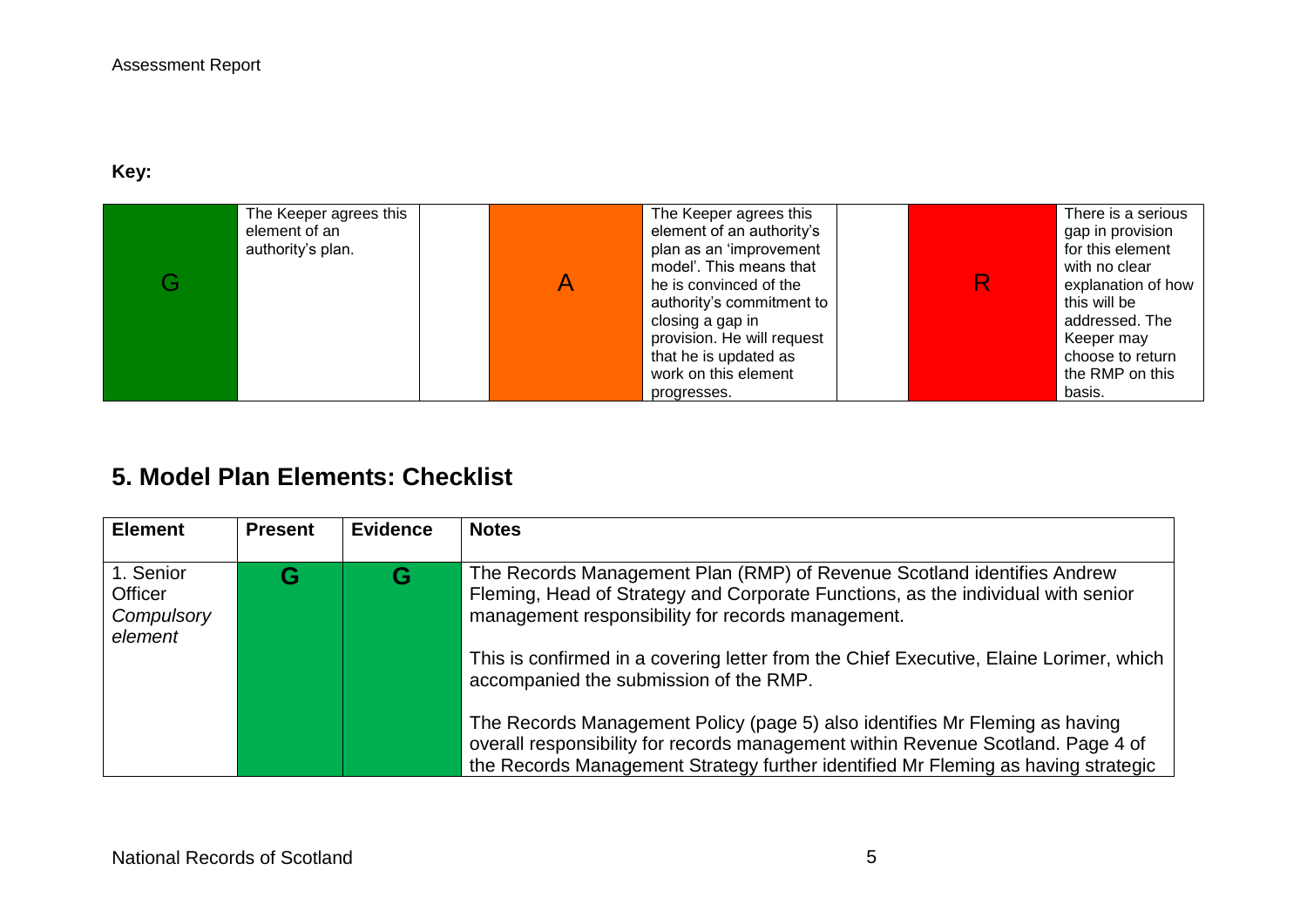|                                                |   |   | responsibility for records management.                                                                                                                                                                                                                                                                                                                   |
|------------------------------------------------|---|---|----------------------------------------------------------------------------------------------------------------------------------------------------------------------------------------------------------------------------------------------------------------------------------------------------------------------------------------------------------|
|                                                |   |   | Mr Fleming is also the corporate owner of the RMP.                                                                                                                                                                                                                                                                                                       |
|                                                |   |   | The RMP also identifies Mr Fleming as Revenue Scotland's Senior Information Risk<br>Owner (SIRO).                                                                                                                                                                                                                                                        |
|                                                |   |   | The Keeper agrees that an appropriate individual has been identified to take senior<br>management responsibility for records management as required by the Public<br>Records (Scotland) Act 2011.                                                                                                                                                        |
| 2. Records<br>Manager<br>Compulsory<br>element | G | G | Revenue Scotland has identified Veronica McAleaney, Head of Governance and<br>Policy, as the individual with operational day-to-day responsibility for records<br>management. Ms McAleaney reports to Gary Sharp, Governance Team Leader,<br>who in turn reports to Andrew Fleming (SIRO) (see Element 1).                                               |
|                                                |   |   | Submitted as evidence are Ms McAleaney's objectives, which include a specific<br>requirement to develop and implement a RMP for Revenue Scotland. The RMP<br>states that she will have access to future training events to develop her skills. The<br>Keeper welcomes this commitment to enabling the records manager to develop<br>skills in this area. |
|                                                |   |   | Section 4.2 of the Records Management Policy also names Ms McAleaney's as the<br>officer with day-to-day responsibility for records management.                                                                                                                                                                                                          |
|                                                |   |   | The Future Developments section of this Element states that Ms McAleaney will<br>raise the organisation-wide awareness of everyone's records management<br>responsibilities and will train members of her team to provide her with assistance.                                                                                                           |
|                                                |   |   | The Keeper agrees that an appropriate individual has been identified to take<br>operational day-to-day responsibility for records management as required by the                                                                                                                                                                                          |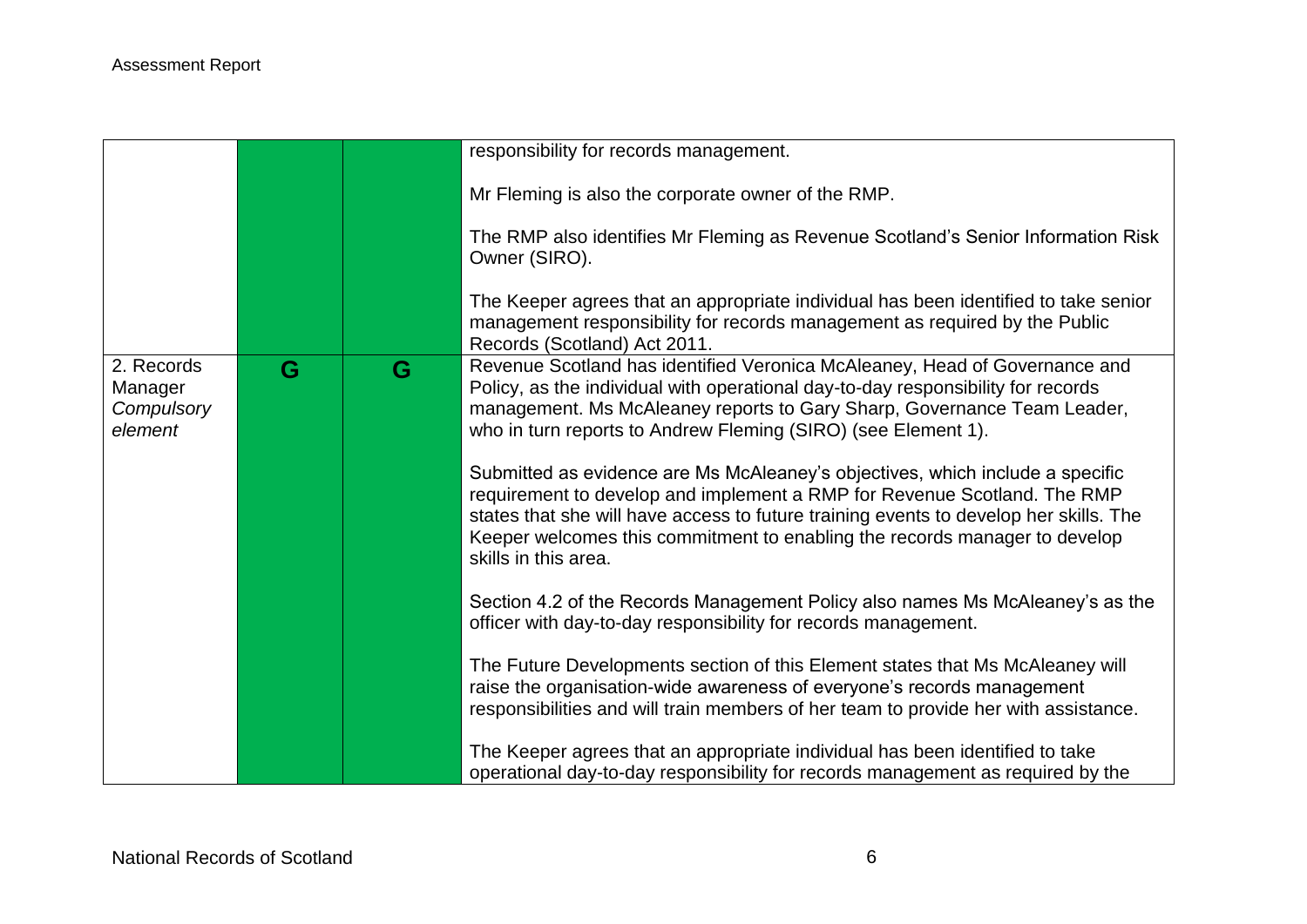|                                    |   |   | Public Records (Scotland) Act 2011.                                                                                                                                                                                                                                                                                                                                                                                                                                                                                                                                                                                                                                                                                                                                                                                                                                                                                                                                       |
|------------------------------------|---|---|---------------------------------------------------------------------------------------------------------------------------------------------------------------------------------------------------------------------------------------------------------------------------------------------------------------------------------------------------------------------------------------------------------------------------------------------------------------------------------------------------------------------------------------------------------------------------------------------------------------------------------------------------------------------------------------------------------------------------------------------------------------------------------------------------------------------------------------------------------------------------------------------------------------------------------------------------------------------------|
| 3. Policy<br>Compulsory<br>element | G | G | The RMP states that Revenue Scotland is committed to ensuring that it adopts a<br>systematic and planned approach to the management of its records from creation to<br>their ultimate disposal. In order to do this, Revenue Scotland have supplied their<br>Records Management Strategy, which details at a high level, the organisational<br>approach to records management. It uses the 14 Elements of the RMP as a<br>structure for outlining its intended actions.                                                                                                                                                                                                                                                                                                                                                                                                                                                                                                   |
|                                    |   |   | Revenue Scotland has submitted its Records Management Policy, version 1.1,<br>approved 30 May 2018. The Policy recognises that records are an important asset<br>and that their management is equally important. The Policy outlines the roles and<br>responsibilities for the ensuring the effective management of Revenue Scotland's<br>records. The Policy outlines the systems in place for managing records created and<br>received by Revenue Scotland. A screenshot of the Information Management page<br>on Revenue Scotland's Wiki site has been submitted showing that staff have access<br>to the Policy. Staff are also able to access information and policies relating to data<br>protection, information security, Business Classification Scheme and information<br>sharing guidance. The Keeper commends Revenue Scotland for the creation of this<br>area which will provide staff with a central reference point for information<br>governance issues. |
|                                    |   |   | As part of their induction and on an annual basis, Revenue Scotland provide training<br>on the General Data Protection Regulation (GDPR) and a Responsible for<br>Information course. A list of the training undertaken by staff is maintained and has<br>been submitted as evidence. Revenue Scotland has submitted screenshots of the<br>Civil Service Learning 'Responsible for Information' and the Scottish Government's<br>data protection online training modules.                                                                                                                                                                                                                                                                                                                                                                                                                                                                                                 |
|                                    |   |   | The Keeper agrees that Revenue Scotland has an operational records management<br>policy statement which staff are able to access.                                                                                                                                                                                                                                                                                                                                                                                                                                                                                                                                                                                                                                                                                                                                                                                                                                         |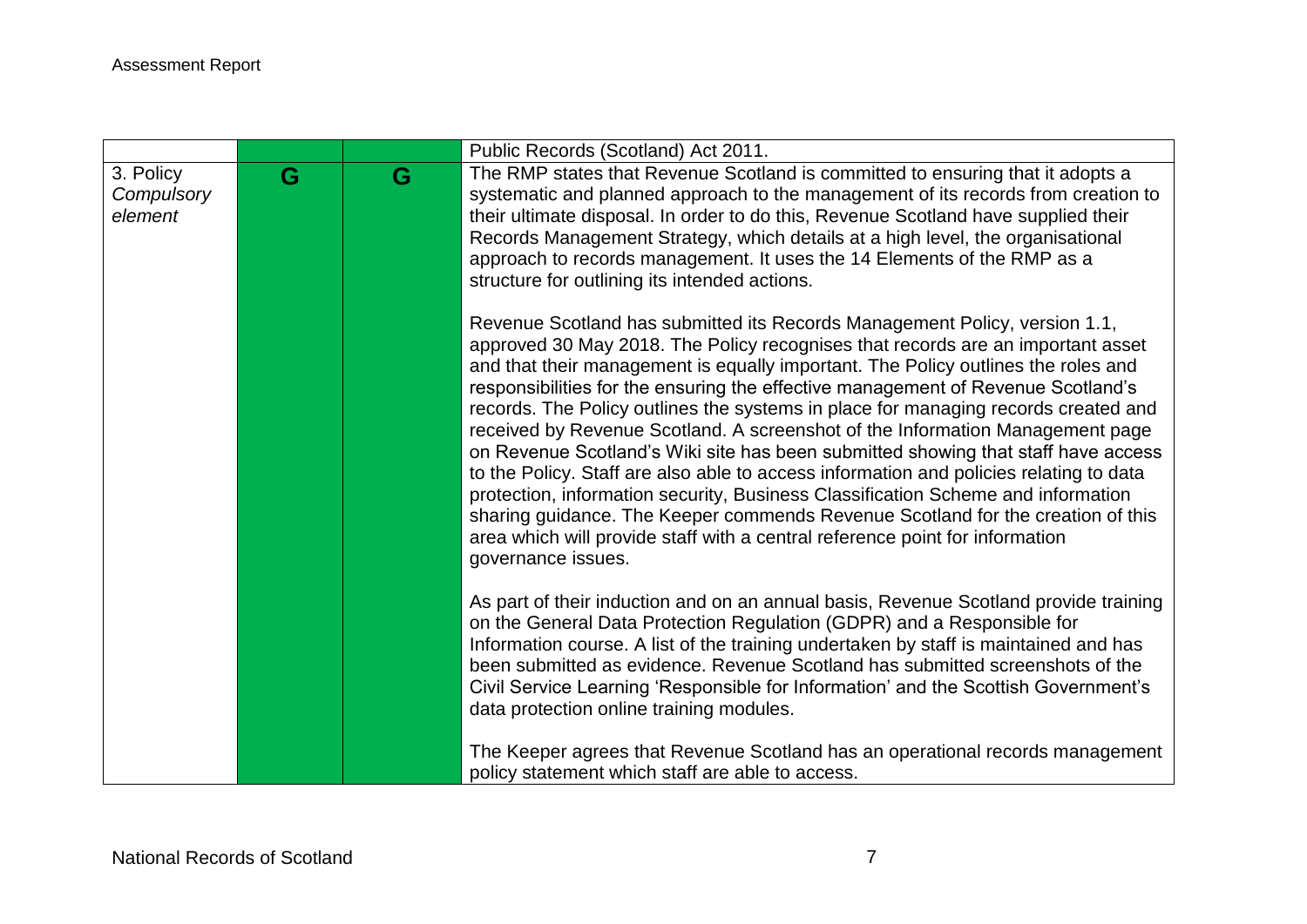| 4. Business<br>Classification | G | G | One of the key commitments in the Records Management Strategy is to develop a<br>Business Classification Scheme which would allow the more consistent application<br>of retention schedules as well as manage access and security arrangements.<br>The Records Management Policy outlines the systems used in the management of                                                                                                                                                                                                                                                                                                                                                                                                                                                                |
|-------------------------------|---|---|------------------------------------------------------------------------------------------------------------------------------------------------------------------------------------------------------------------------------------------------------------------------------------------------------------------------------------------------------------------------------------------------------------------------------------------------------------------------------------------------------------------------------------------------------------------------------------------------------------------------------------------------------------------------------------------------------------------------------------------------------------------------------------------------|
|                               |   |   | records created and managed by Revenue Scotland. Revenue Scotland's aim is to<br>become a fully digital workplace and paper records are scanned and saved into<br>either the Electronic Records and Document Management System (ERDMS) or the<br>Scottish Electronic Tax System (SETS). Paper records which have not been<br>scanned are stored in lockable cabinets within secure office space. The Policy also<br>states the importance of not storing records on personal or shared drives but<br>instead to save corporate information into either the ERDMS or SETS. The Keeper<br>commends this approach.                                                                                                                                                                                |
|                               |   |   | Revenue Scotland has provided its Business Classification Scheme (BCS).<br>Revenue Scotland uses the Scottish Government's ERDMS (Objective) to manage<br>the majority of its records. It follows, in the main, the structure imposed on it by the<br>Scottish Government's BCS. The BCS describes the main functions carried out by<br>Revenue Scotland and the types of records created. The BCS also contains<br>screenshots of the multi-levelled folder structure of the records managed on<br>Objective. All staff are required to undergo training in the use of Objective before<br>they are permitted to use the system. The Keeper is familiar with the structure and<br>capabilities of the Objective system and agrees that it is an appropriate solution for<br>managing records. |
|                               |   |   | SETS is a bespoke portal developed to administer and pay tax returns. It is also<br>used to resolve any disputes and is used to store other information about cases.<br>The BCS states that a separate retention schedule has been developed to dispose<br>of the information held on the system. Submitted as evidence is a screenshot of the<br>guidance for creating a case file on the SETS case management system. Also                                                                                                                                                                                                                                                                                                                                                                   |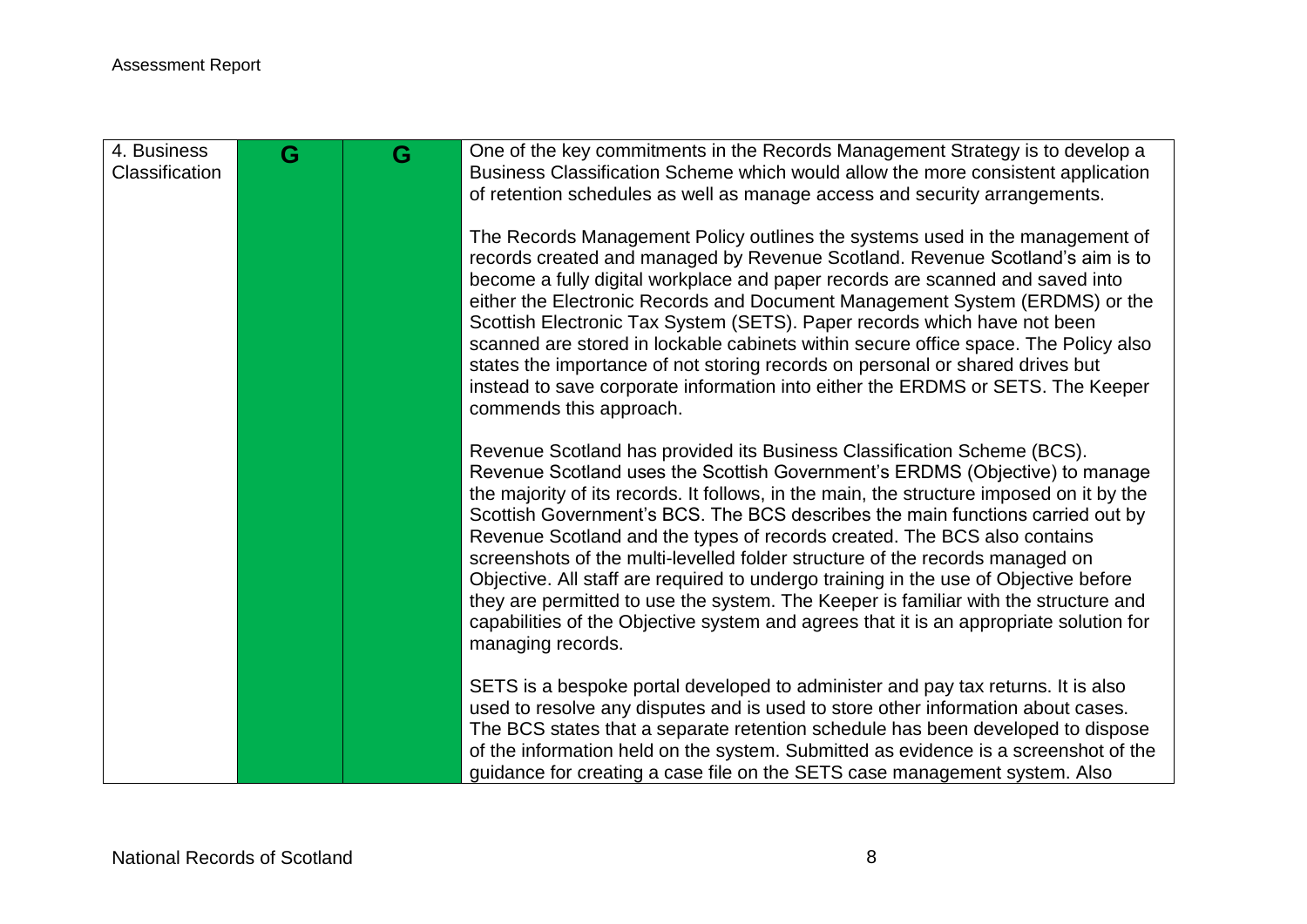|                          |   |              | submitted is a screenshot of the format in which records are managed on the SETS<br>system.                                                                                                                                                                                                                                                                                                                                                                 |
|--------------------------|---|--------------|-------------------------------------------------------------------------------------------------------------------------------------------------------------------------------------------------------------------------------------------------------------------------------------------------------------------------------------------------------------------------------------------------------------------------------------------------------------|
|                          |   |              | The BCS also includes an attachment to Revenue Scotland's file list as an<br>Appendix.                                                                                                                                                                                                                                                                                                                                                                      |
|                          |   |              | Revenue Scotland also uses other systems, such as Huddle, to facilitate<br>collaborative working.                                                                                                                                                                                                                                                                                                                                                           |
|                          |   |              | Revenue Scotland has stated that since 2015 it has devolved some of its functions<br>to both Registers of Scotland and Scottish Environment Protection Agency (SEPA).<br>These are both scheduled under the Public Records (Scotland) Act 2011 and have<br>had RMPs agreed by the Keeper. The Keeper is therefore assured that the third<br>parties carrying out Revenue Scotland's functions have appropriate records<br>management arrangements in place. |
|                          |   |              | The Keeper agrees that Revenue Scotland has an operational BCS which outlines<br>the systems used to create and manage records and the structure into which they<br>are placed.                                                                                                                                                                                                                                                                             |
| 5. Retention<br>schedule | A | $\mathbf{A}$ | The RMP states that as well as identifying the record classes created and managed<br>by Revenue Scotland, work has also been undertaken to determine the retention<br>periods for these records. They have also been mapped to the structure of the BCS.<br>The Retention and Disposal Schedule appears as Annex A of the Records<br>Management Policy.                                                                                                     |
|                          |   |              | Section 6 of the Records Management Policy relates to retention and disposal of<br>records and information. The Policy states that information and records should only<br>be retained as long as they are required for Revenue Scotland's business or legal<br>purposes. At the end of their retention periods, records will either be destroyed or<br>transferred to the National Records of Scotland (NRS) for permanent preservation.                    |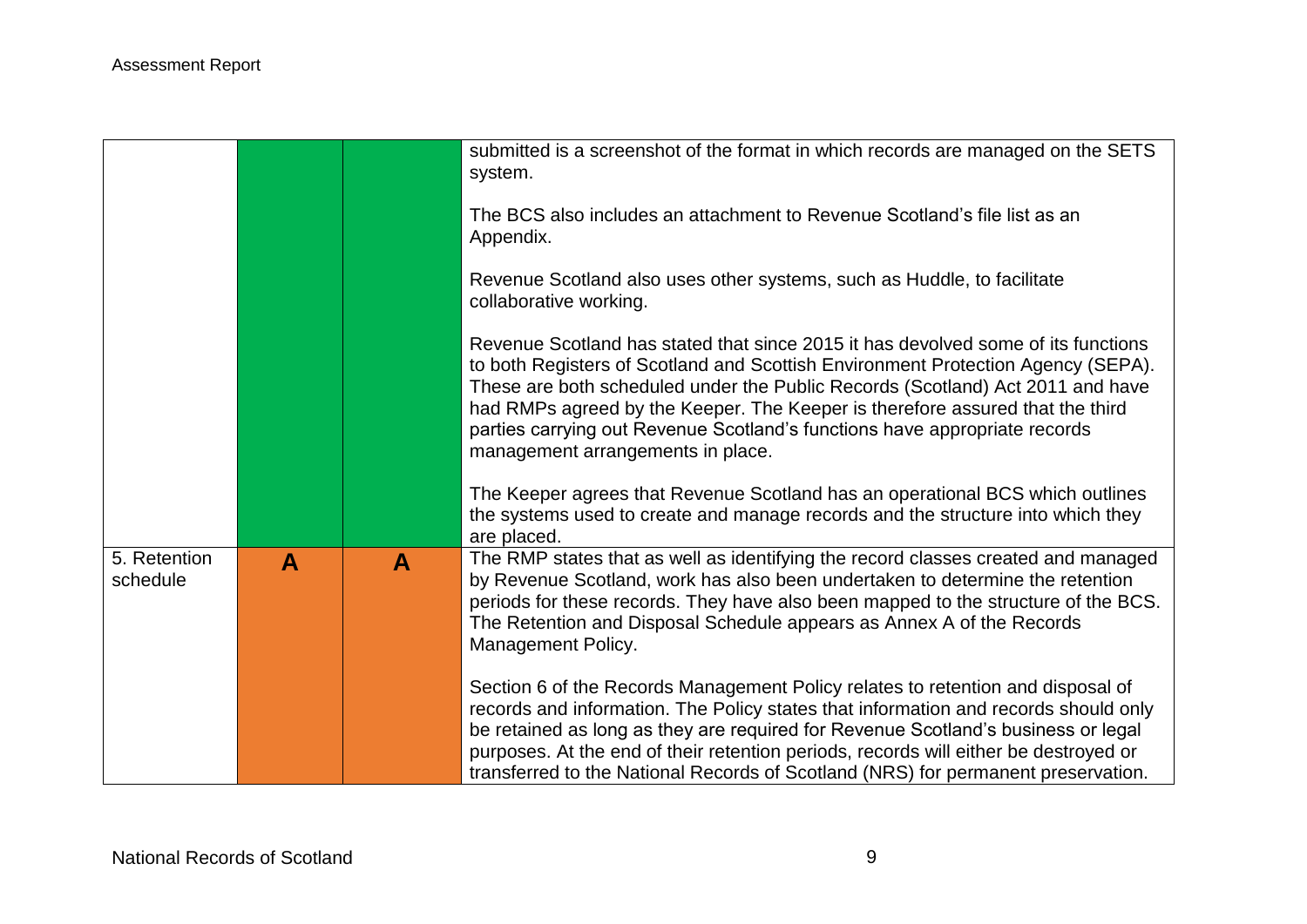**Revenue Scotland are currently undertaking a review of all files held on Objective and are being assisted in this by the Scottish Governments ERDM team in order to ensure that the appropriate retention periods have been applied to records. Revenue Scotland are also working with the ERDM team to identify Lead Division Responsibilities within the organisation which will allow them to allocate files to specific Information Management Support Officers (IMSOs) thereby imposing greater control over records. This review will be used to inform the development of a revised retention schedule. Revenue Scotland has also been liaising with NRS colleagues in Depositor Liaison Branch with the intention of identifying records suitable for permanent preservation. Once the review of files is complete Revenue Scotland will invite NRS colleagues to assist in identifying records for archiving. This work will also be incorporated into the retention schedule and suitable transfer arrangements will then be developed. The Keeper commends this commitment to improve control over the destruction of records and the identification of records for permanent preservation. He looks forward to seeing the results of this work once it is complete and has been approved.**

The Records Management Strategy contains a commitment to raising staff awareness of the need to regularly review records against the requirements of the schedule and the methods of disposal. The Keeper commends the recognition of this important aspect of implementing a retention schedule.

The Assessment and Review section of this Element states that the retention schedule will be reviewed and assessed annually to ensure it continues to meet business and regulatory needs. The Keeper commends the commitment to keeping key documents such as the schedule up-to-date.

**The Keeper can agree this Element on an 'Improvement Model' basis. This means that the authority has identified a gap in provision (the lack of a fully**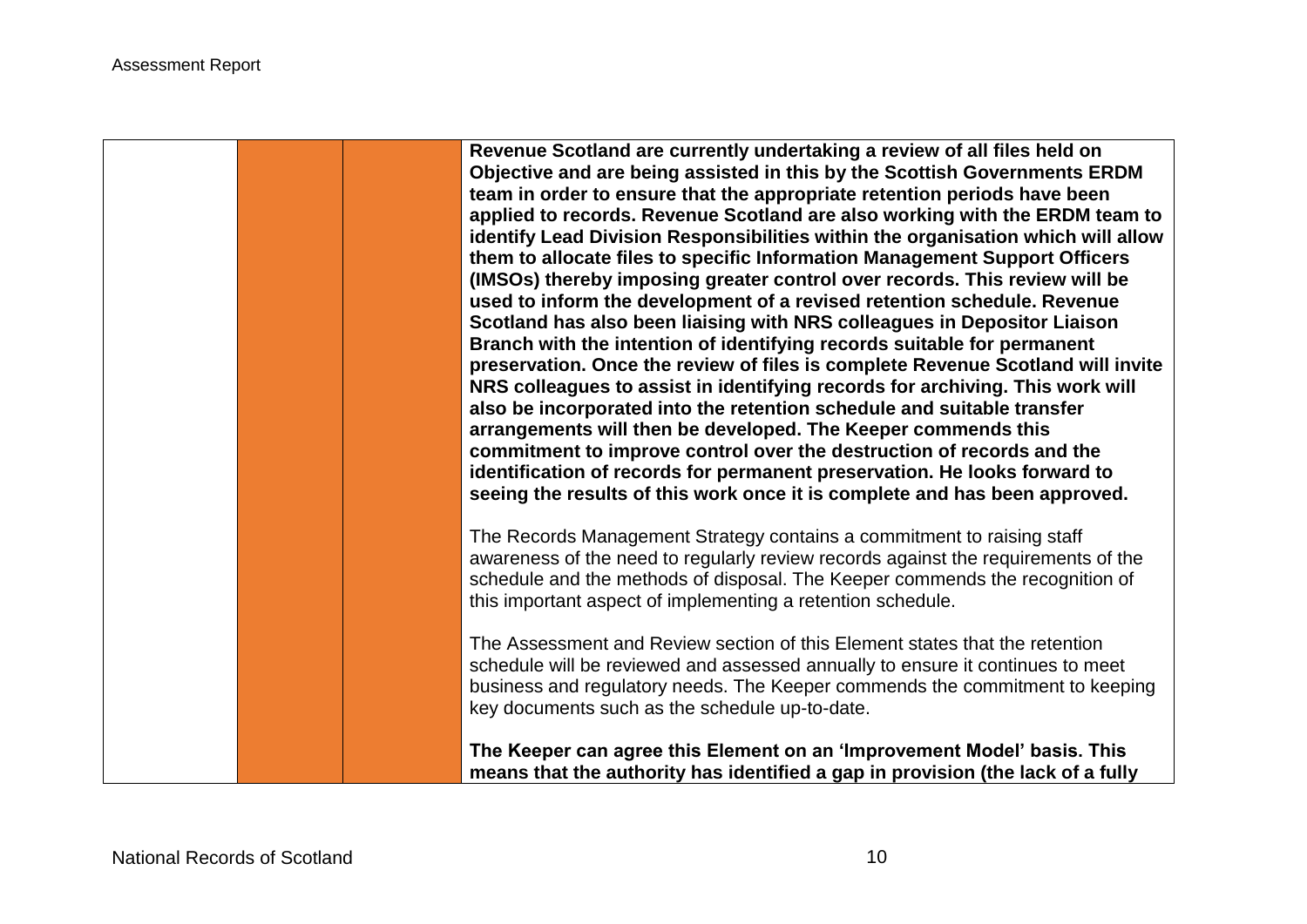|                                                         |   |   | developed retention and disposal schedule) and has identified how it intends<br>to close the gap. This agreement is conditional on the basis that the Keeper is<br>kept informed of the progress of work to close this gap.                                                                                                                                                                                                                                                                                                                                                                                                                                                                                                   |
|---------------------------------------------------------|---|---|-------------------------------------------------------------------------------------------------------------------------------------------------------------------------------------------------------------------------------------------------------------------------------------------------------------------------------------------------------------------------------------------------------------------------------------------------------------------------------------------------------------------------------------------------------------------------------------------------------------------------------------------------------------------------------------------------------------------------------|
| 6. Destruction<br>Arrangements<br>Compulsory<br>element | G | G | Revenue Scotland's approach to the destruction of records in line with its Retention<br>and Disposal Schedule (see Element 5) is described in Section 6 of its Records<br>Management Policy. The Policy contains a commitment that Revenue Scotland will<br>only retain records and information as long as is necessary to support its business<br>activities and to comply with relevant legislative requirements. Revenue Scotland<br>has described the following arrangements for the secure destruction of its<br>information and records:                                                                                                                                                                                |
|                                                         |   |   | <b>Paper (on-site) – Revenue Scotland state that all paper records that come into the</b><br>organisation are scanned on arrival. The RMP states that paper records are either<br>securely shredded on-site by Revenue Scotland staff or under contract to Shred-It.<br>The Records Management Shredder Information document states that Revenue<br>Scotland operate one shredder which is accessible to all staff in its premises. A<br>guidance poster on how to use the shredder is placed above the shredder. Evidence<br>of this arrangement operating in practice is supplied as a photograph forming<br>Appendix C. Appendices A and B also show the arrangements that Revenue<br>Scotland has in place with Shred-It. |
|                                                         |   |   | Paper (off-site) - Revenue Scotland has provided a statement confirming that it<br>does not store, or intend to store, paper records with a commercial storage<br>company.                                                                                                                                                                                                                                                                                                                                                                                                                                                                                                                                                    |
|                                                         |   |   | <b>Electronic – Revenue Scotland uses the Scottish Government's ERDMS</b><br>(Objective) to manage its electronic records. The RMP states that when electronic<br>records are destroyed on Objective, a 'stub' remains containing the file name,<br>document name and associated metadata, thereby retaining a record of destruction<br>which is important for compliance with other information legislation. Revenue                                                                                                                                                                                                                                                                                                         |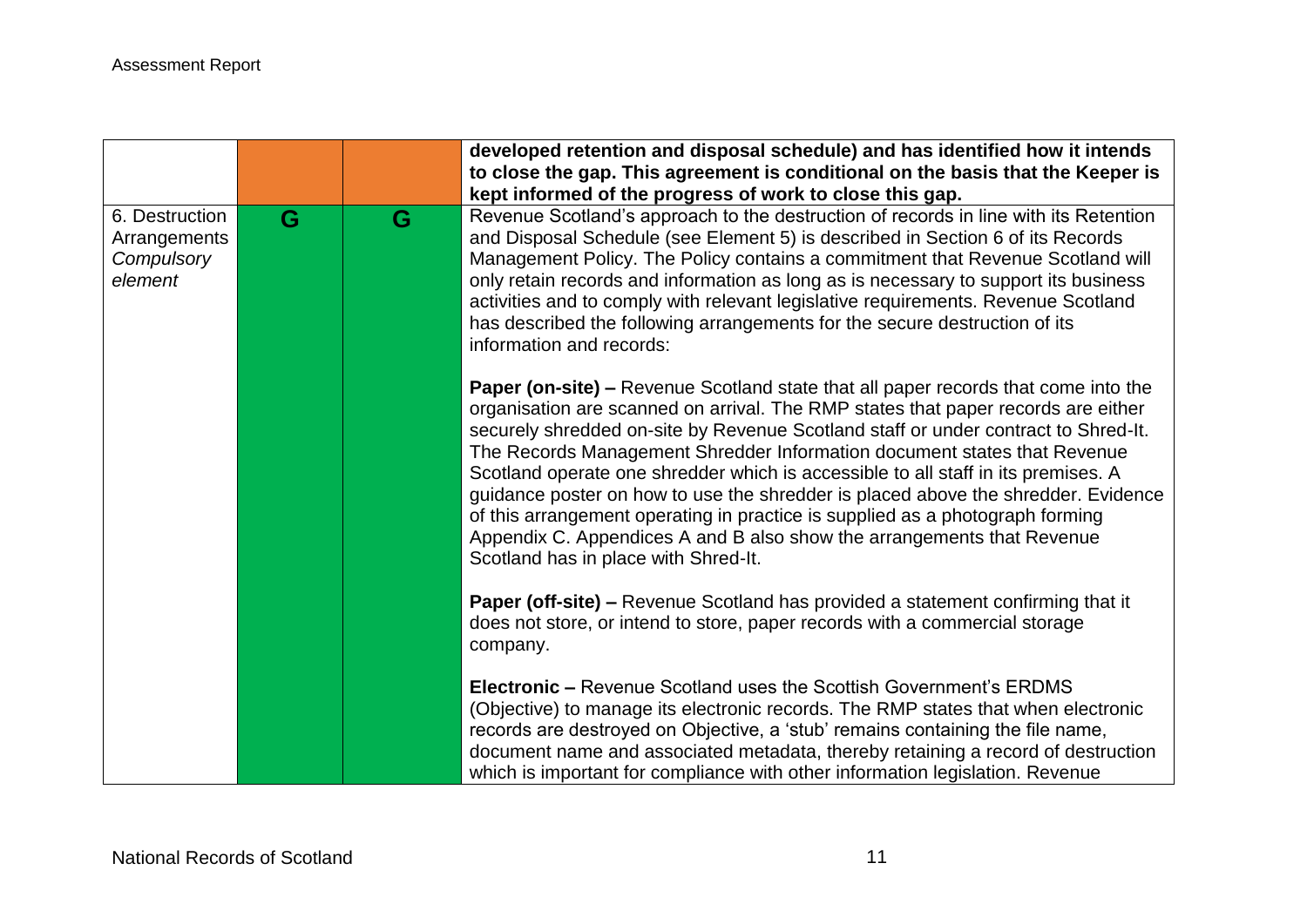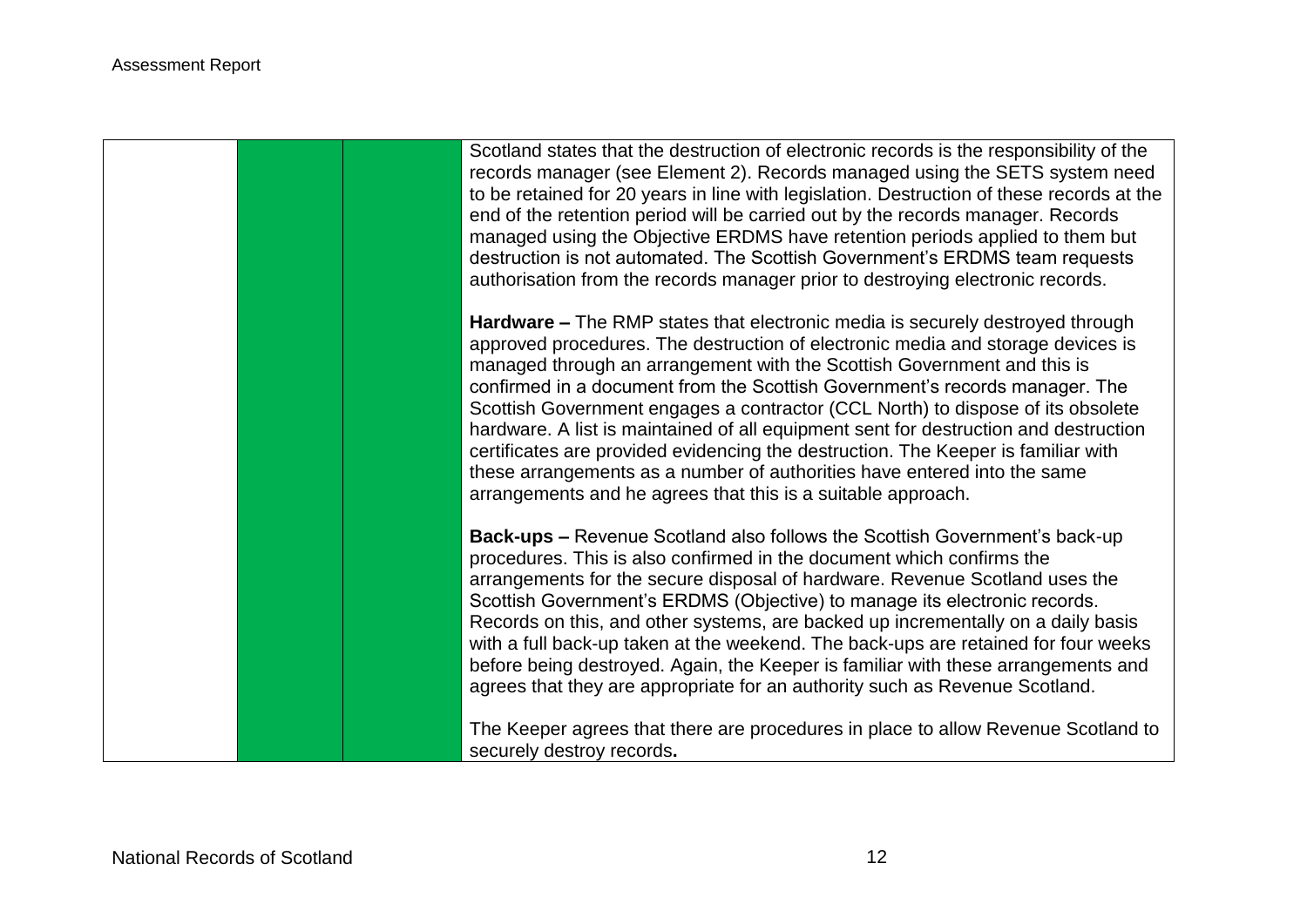| 7. Archiving<br>and Transfer<br>Compulsory<br>element | $\mathbf{A}$ | $\mathbf{A}$ | The RMP states that records identified as being of historical interest are transferred<br>to the National Records of Scotland (NRS). The Keeper agrees that Revenue<br>Scotland have identified an appropriate archive to transfer records to.<br>The RMP also states that this transfer relationship is governed by a Memorandum of<br>Understanding (MoU). This has not yet been signed and is therefore not yet<br>operational, but the Keeper is aware that discussions have begun and are currently<br>ongoing.<br>Revenue Scotland has stated that it has been in touch with Depositor Liaison                                                                                                                                                                                              |
|-------------------------------------------------------|--------------|--------------|---------------------------------------------------------------------------------------------------------------------------------------------------------------------------------------------------------------------------------------------------------------------------------------------------------------------------------------------------------------------------------------------------------------------------------------------------------------------------------------------------------------------------------------------------------------------------------------------------------------------------------------------------------------------------------------------------------------------------------------------------------------------------------------------------|
|                                                       |              |              | colleagues at NRS. Once the review of files is complete Revenue Scotland will<br>invite NRS colleagues to assist in identifying records for archiving. As a<br>result, Revenue Scotland will amend the retention schedule to reflect this and<br>then develop procedures for transferring archives to NRS. The Keeper<br>recommends that Revenue Scotland continues to liaise with NRS colleagues<br>to finalise the MoU. Revenue Scotland have provided a commitment to not<br>destroy any records which have been selected for permanent preservation.<br>The Keeper can agree this Element on an 'Improvement Model' basis. This<br>means that the authority has identified a gap in provision (the lack of<br>identification of records for potential permanent preservation in the retention |
|                                                       |              |              | schedule, the lack of an approved MoU and the lack of transfer arrangements)<br>and has identified how it intends to close the gap. This agreement is<br>dependent upon the Keeper being kept informed of progress on a regular<br>basis.                                                                                                                                                                                                                                                                                                                                                                                                                                                                                                                                                         |
| 8. Information<br>Security<br>Compulsory<br>element   | G            | G            | The RMP states that Revenue Scotland has a number of policies and procedures in<br>place which are closely aligned to the international standard for information security<br>ISO 27001.                                                                                                                                                                                                                                                                                                                                                                                                                                                                                                                                                                                                           |
|                                                       |              |              | Submitted as evidence is Revenue Scotland's Information Handling Policy. The                                                                                                                                                                                                                                                                                                                                                                                                                                                                                                                                                                                                                                                                                                                      |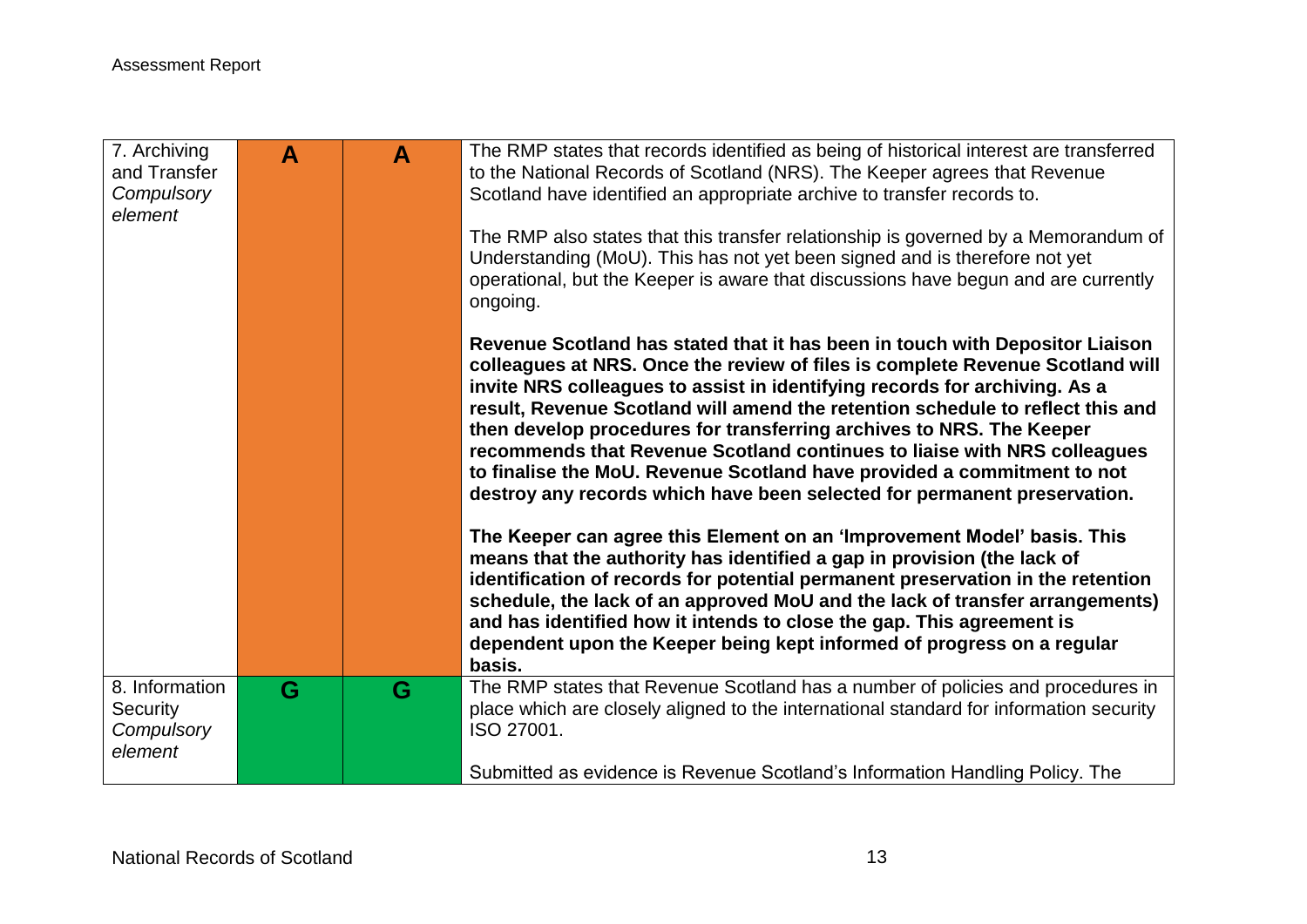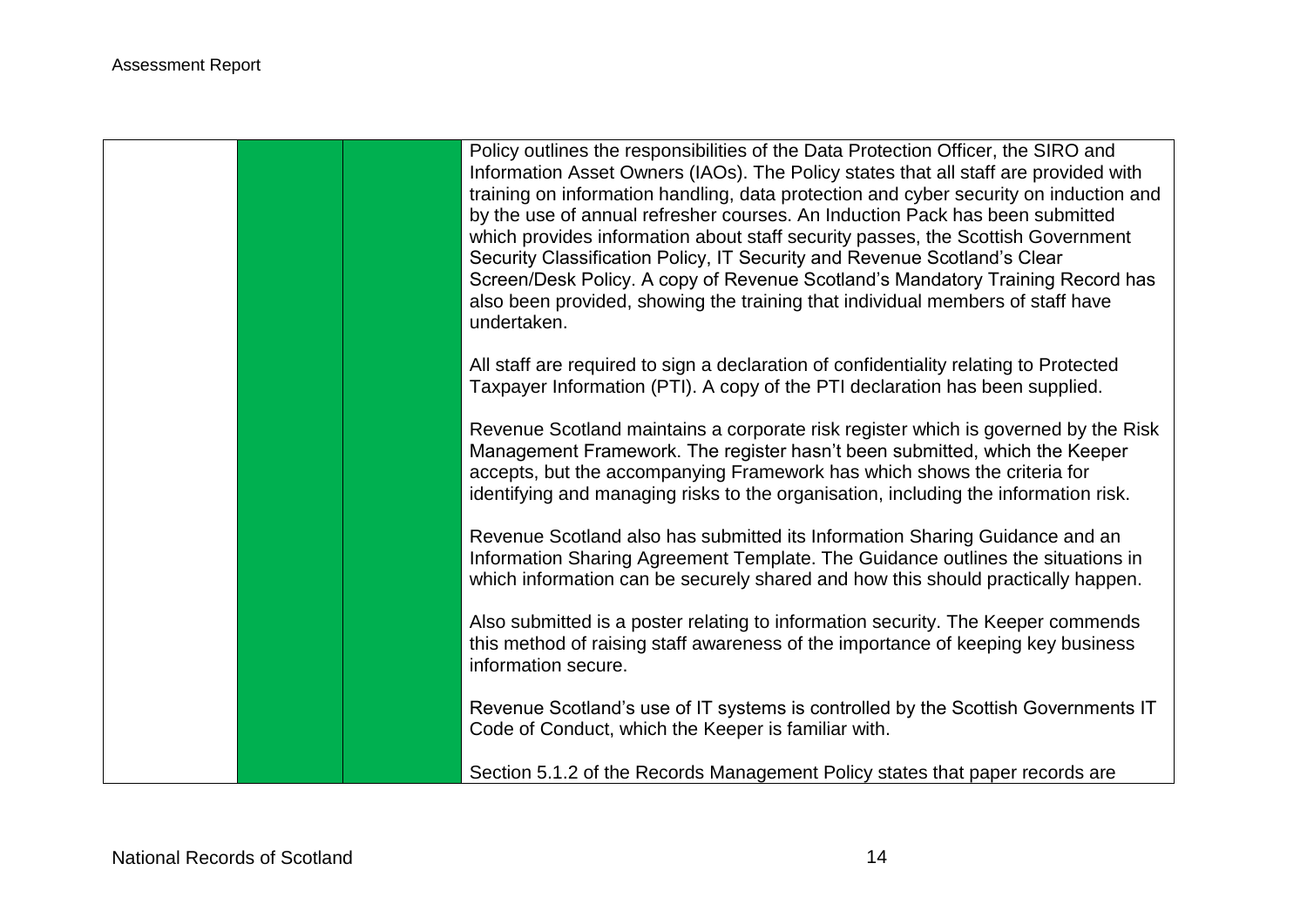|                       |   |   | stored in locked cabinets in a secure office.                                                                                                                                                                                                                                                                                                                                                     |
|-----------------------|---|---|---------------------------------------------------------------------------------------------------------------------------------------------------------------------------------------------------------------------------------------------------------------------------------------------------------------------------------------------------------------------------------------------------|
|                       |   |   | Also submitted to the Keeper is the Security Incident Management Policy which<br>details the potential threats to information security and the steps to be taken in the<br>event of an incident occurring.                                                                                                                                                                                        |
|                       |   |   | Also provided is a MoU between Revenue Scotland and Scottish Government for<br>the provision of Baseline Personnel Security Standard and National Security Vetting<br>arrangements for Revenue Scotland staff.                                                                                                                                                                                    |
|                       |   |   | The Keeper agrees that there are appropriate arrangements in place to protect the<br>information created and managed by Revenue Scotland.                                                                                                                                                                                                                                                         |
| 9. Data<br>Protection | G | G | The RMP states that Revenue Scotland uses the Scottish Government's Data<br>Protection Policy which is available on the Scottish Government's intranet, Saltire.                                                                                                                                                                                                                                  |
|                       |   |   | Revenue Scotland is also listed on the Data Protection Register, which is<br>maintained by the Information Commissioner's Office.                                                                                                                                                                                                                                                                 |
|                       |   |   | Also submitted as evidence is Revenue Scotland's Information Handling Policy. The<br>Policy outlines the responsibilities of the Data Protection Officer, the SIRO and<br>Information Asset Owners (IAOs). The Policy states that all staff are provided with<br>training on information handling, data protection and cyber security on induction and<br>by the use of annual refresher courses. |
|                       |   |   | All staff are required to sign a declaration of confidentiality relating to Protected<br>Taxpayer Information (PTI). A copy of the PTI declaration has been supplied.                                                                                                                                                                                                                             |
|                       |   |   | Revenue Scotland's website contains a privacy notice which details the types of<br>personal information collected and managed by them and the reasons this<br>information is collected. It also contains guidance for requesting personal                                                                                                                                                         |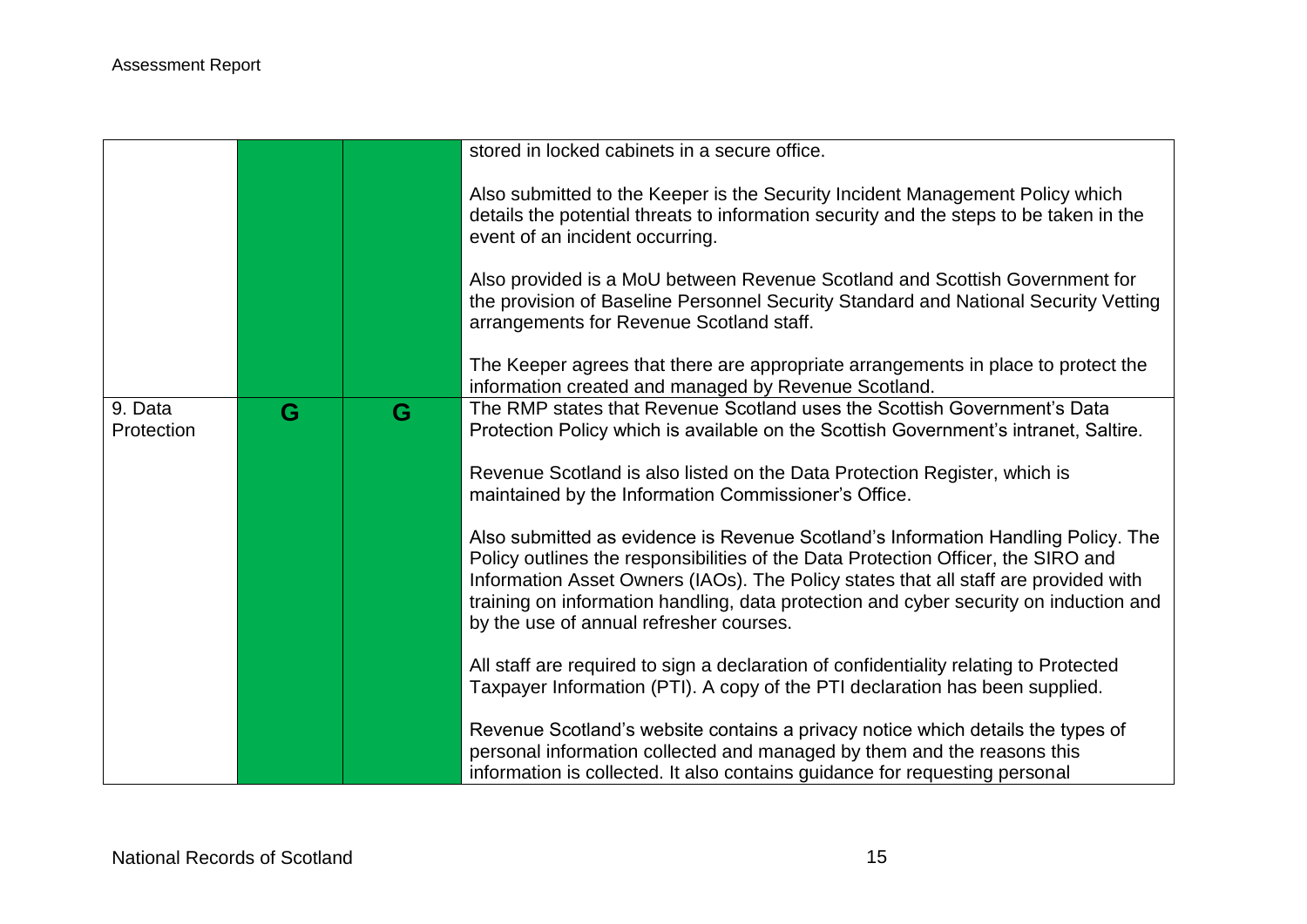|                                         |   |   | information through a Subject Access Request form.                                                                                                                                                                                                                                                                                                                                  |
|-----------------------------------------|---|---|-------------------------------------------------------------------------------------------------------------------------------------------------------------------------------------------------------------------------------------------------------------------------------------------------------------------------------------------------------------------------------------|
|                                         |   |   | Also submitted is staff guidance for dealing with Subject Access Requests (SARs).<br>This provides staff with advice on how to identify SARs and how to deal with them.                                                                                                                                                                                                             |
|                                         |   |   | Also provided is a form for Requesting the Disclosure of Personal Data. This form is<br>used by Police Scotland or HMRC.                                                                                                                                                                                                                                                            |
|                                         |   |   | Revenue Scotland has entered into a number of Data Sharing Agreements with<br>other public bodies. A sample of these agreements have been provided showing the<br>nature of data being shared and the measures in place to protect this information.                                                                                                                                |
|                                         |   |   | Also supplied is a PowerPoint presentation used for training staff in their<br>responsibilities relating to PTI. It also covers requirements under Data Protection<br>legislation.                                                                                                                                                                                                  |
|                                         |   |   | An Induction Pack has been submitted which provides information about staff<br>security passes, the Scottish Government Security Classification Policy, IT Security<br>and Revenue Scotland's Clear Screen/Desk Policy. A copy of Revenue Scotland's<br>Mandatory Training Record has also been provided, showing the training that<br>individual members of staff have undertaken. |
|                                         |   |   | The Keeper agrees that Revenue Scotland is aware of its responsibilities under<br>Data Protection legislation for the personal information it creates and manages.                                                                                                                                                                                                                  |
| 10. Business<br>Continuity<br>and Vital | G | G | The RMP states that Revenue Scotland has a number of resilience processes in<br>place in the event of an interruption to its normal business.                                                                                                                                                                                                                                       |
| <b>Records</b>                          |   |   | The RMP states that the main tax system is backed up routinely and two live copies<br>are stored across different sites.                                                                                                                                                                                                                                                            |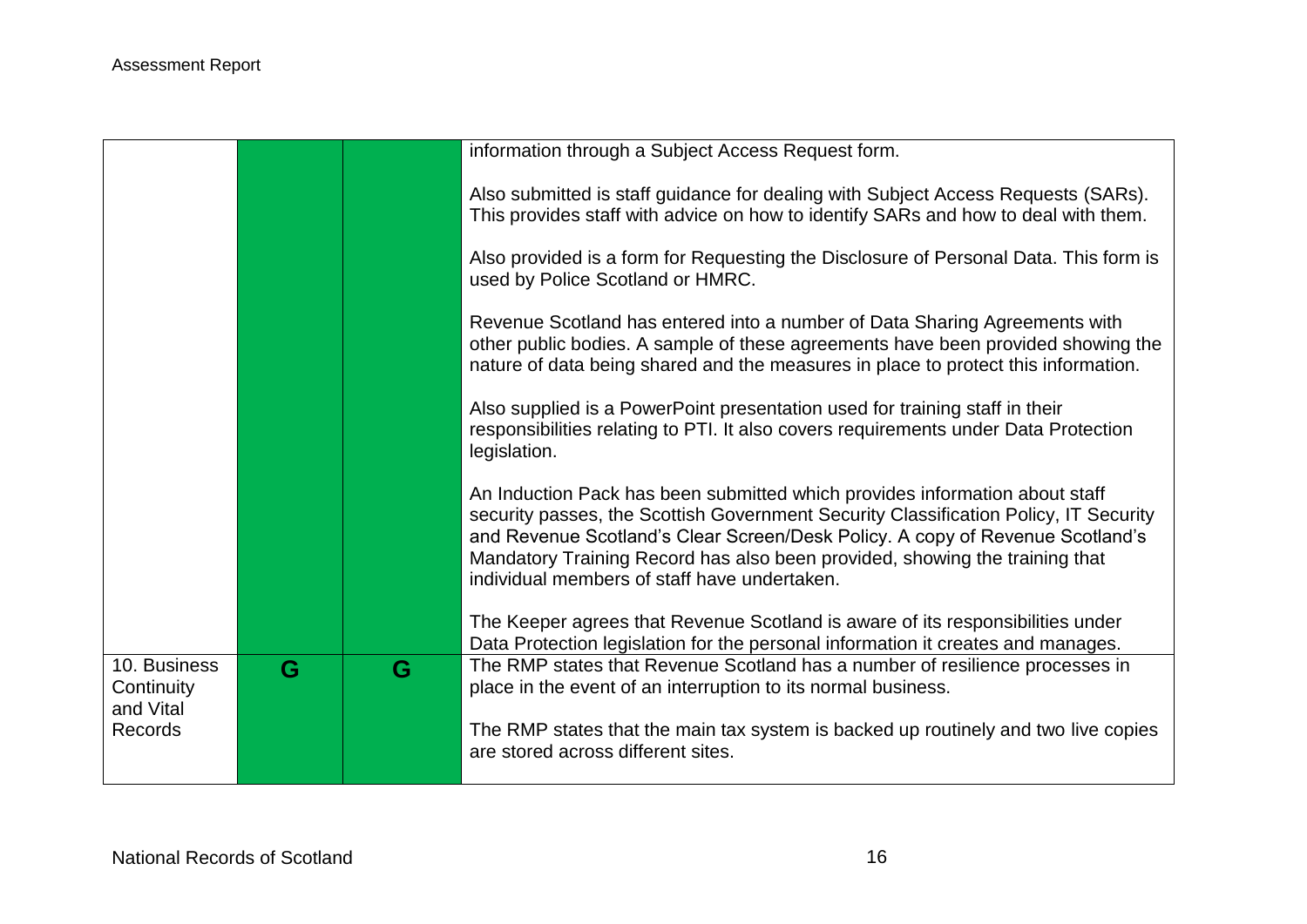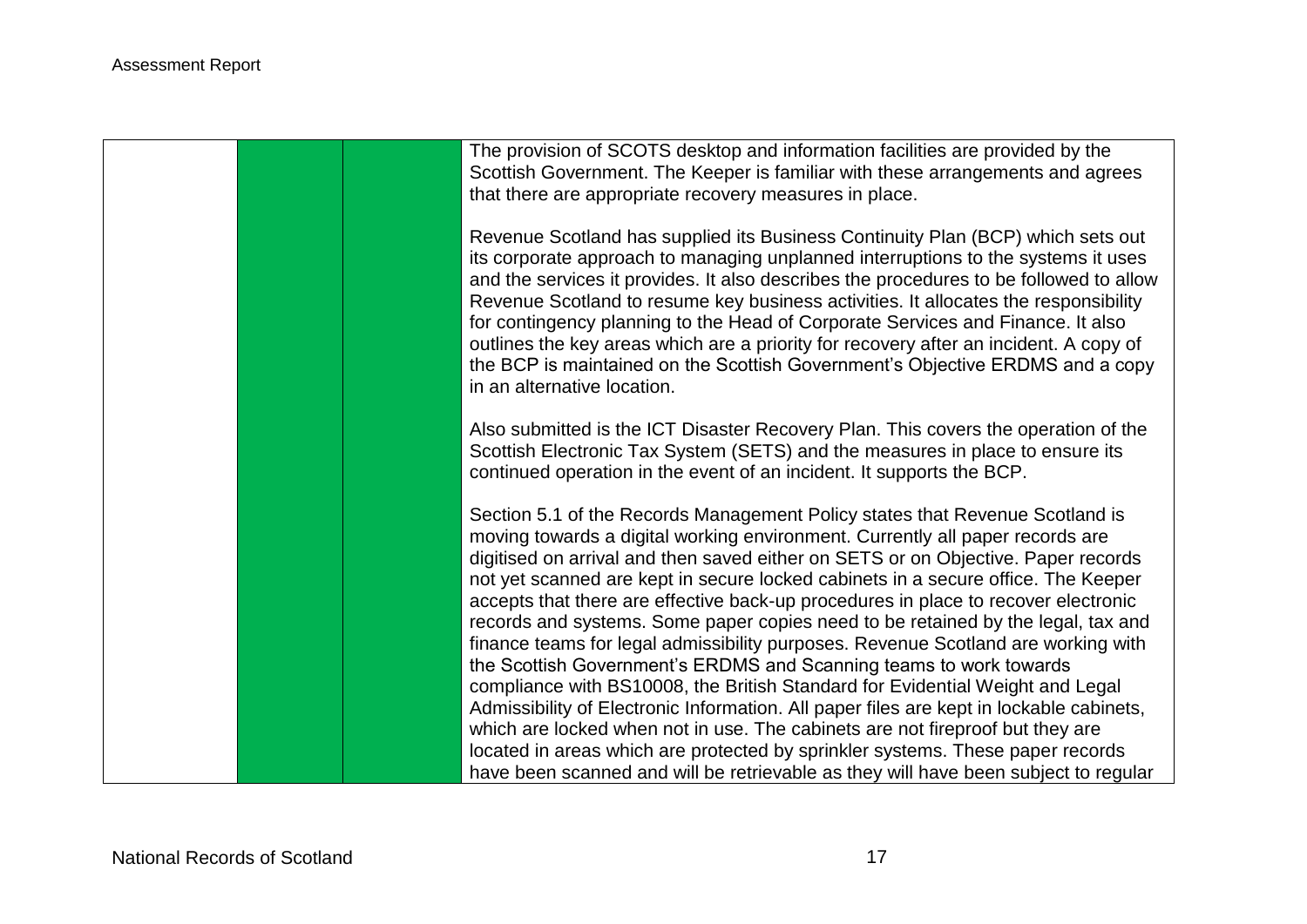|                 |   |   | back-up (see Element 6).                                                                                                                                                                                                                                                                                                                                                                                                                                                                                                                                                             |
|-----------------|---|---|--------------------------------------------------------------------------------------------------------------------------------------------------------------------------------------------------------------------------------------------------------------------------------------------------------------------------------------------------------------------------------------------------------------------------------------------------------------------------------------------------------------------------------------------------------------------------------------|
|                 |   |   | The Keeper agrees that Revenue Scotland has processes in place to allow it to<br>resume its business in the event of a disaster.                                                                                                                                                                                                                                                                                                                                                                                                                                                     |
| 11. Audit trail | A | G | The RMP states that Revenue Scotland uses the Scottish Government's ERDMS,<br>Objective, to manage its electronic records. Objective is able to provide audit trail<br>functionality for viewing, modifying and deleting records. The Keeper is familiar with<br>the Objective system and agrees that it provides appropriate audit trail capabilities.                                                                                                                                                                                                                              |
|                 |   |   | The RMP also states that other IT systems and databases provide audit logs that<br>records their usage and amendments to records stored on these systems. Revenue<br>Scotland has supplied a screenshot of the audit trail functionality of the SETS<br>system. This details who access cases and when and alterations made to the<br>record, similar to the Objective system.                                                                                                                                                                                                       |
|                 |   |   | Revenue Scotland keeps paper records on-site and are filed in order of date<br>and the type of records. Revenue Scotland states that there are no paper file<br>registries in place as they intend to digitise all paper records that they receive.<br>The Keeper can accept this commitment to making the digital copy the 'main'<br>record and requests that he is kept informed of the progress towards<br>compliance with BS10008, the British Standard for Evidential Weight and<br>Legal Admissibility of Electronic Information.                                              |
|                 |   |   | The RMP states that training is provided on managing electronic records and that<br>this includes document naming conventions, the use of version control and<br>managing emails. Revenue Scotland has supplied screenshots of the ERDMS<br>training that all staff are required to undertake before being able to access the<br>system. Additionally, where staff have not complied with naming conventions the<br>IMSO for the relevant business area will work with individuals to highlight the<br>importance of document naming. The Keeper commends this proactive approach to |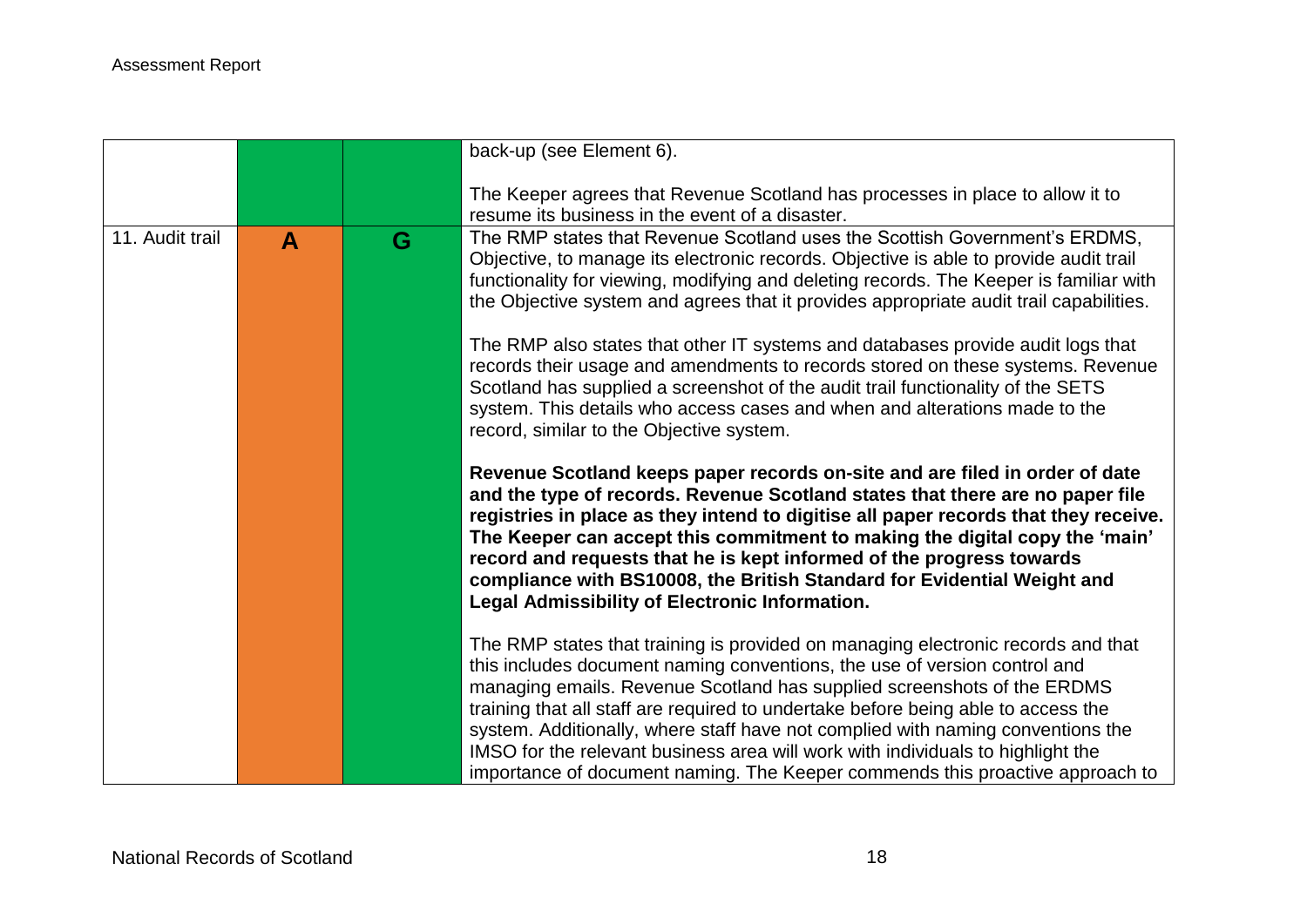|                                                                      |   |   | providing staff with the knowledge and skills to undertake their records management<br>responsibilities.<br>Staff are also reminded at induction of the importance of email management. Staff<br>are encouraged to save emails containing business information in to the appropriate<br>folder/area of either Objective or SETS. The Keeper commends this approach to the<br>management of business information contained in emails.<br>The Keeper can agree this Element on an 'Improvement Model' basis. This<br>means that the authority has identified a gap in provision (the management of<br>paper records during the transition towards an 'entirely digital' recordkeeping<br>system) but has identified how it intends to close this gap. This agreement is<br>dependent upon the Keeper being kept informed of the progress to close the<br>gap.         |
|----------------------------------------------------------------------|---|---|---------------------------------------------------------------------------------------------------------------------------------------------------------------------------------------------------------------------------------------------------------------------------------------------------------------------------------------------------------------------------------------------------------------------------------------------------------------------------------------------------------------------------------------------------------------------------------------------------------------------------------------------------------------------------------------------------------------------------------------------------------------------------------------------------------------------------------------------------------------------|
| 12.<br>Competency<br>Framework<br>for records<br>management<br>staff | G | A | The RMP states that core competencies and the key knowledge and skills required<br>by staff who have responsibility for records management are clearly outlined in the<br>Records Management Competency Framework.<br>Revenue Scotland has identified Veronica McAleaney, Head of Governance and<br>Policy, as their records manager (see Element 2). Ms McAleaney's objectives have<br>been supplied as evidence.<br>Revenue Scotland receive compulsory training in the use of its ERDMS, Objective,<br>before they are allowed to use the system. The Keeper is aware of this training.<br>Revenue Scotland has produced an Induction Pack for new staff outlining the<br>systems used and the security measures in place to protect the information<br>managed by these systems. Security essentials are covered as part of a four week<br>induction programme. |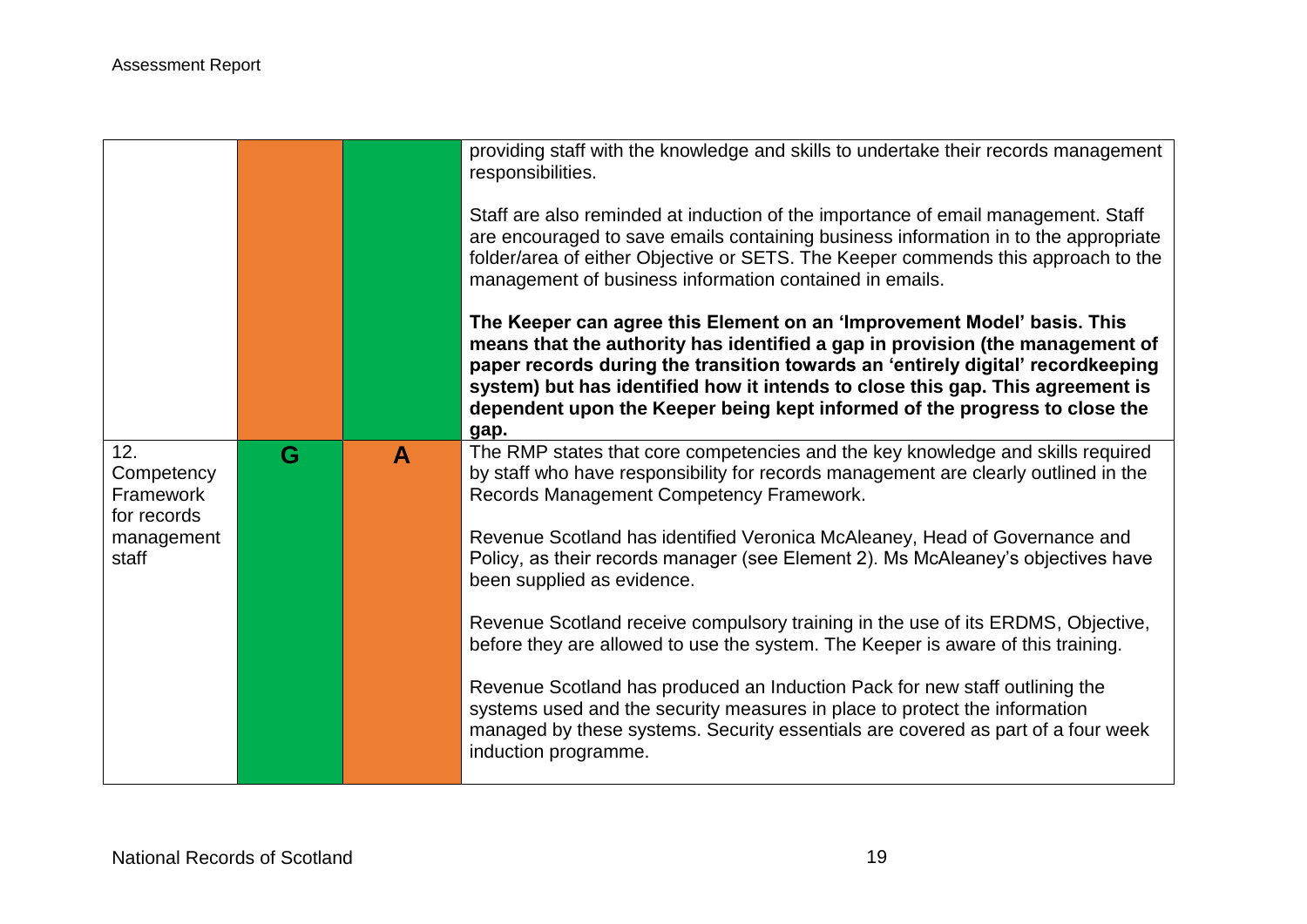|                                 |   |   | As part of their induction and on an annual basis, Revenue Scotland provide staff<br>with mandatory Data Protection and Responsible for Information training.<br>Screenshots from the Scottish Government's Data Protection and Civil Service<br>Learning's Responsible for Information eLearning modules have been supplied as<br>evidence.                                                                                                                               |
|---------------------------------|---|---|----------------------------------------------------------------------------------------------------------------------------------------------------------------------------------------------------------------------------------------------------------------------------------------------------------------------------------------------------------------------------------------------------------------------------------------------------------------------------|
|                                 |   |   | A list of the training undertaken by staff is maintained and has been submitted as<br>evidence.                                                                                                                                                                                                                                                                                                                                                                            |
|                                 |   |   | The 'Future Developments' section of this Element identifies records management<br>as a distinct stream within Revenue Scotland's training portfolio. Training will include<br>Data Protection, Freedom of Information, Public Records (Scotland) Act 2011<br>requirements, and information security. The Keeper would welcome being sent<br>samples, such as screenshots from relevant e-learning modules, of this<br>training once it has been developed and rolled out. |
|                                 |   |   | The Keeper can agree this Element on an 'Improvement Model' basis. This<br>means that the authority has identified improvements to be made to provision<br>in this area (development of bespoke records management training for<br>Revenue Scotland staff) and has provided a timescale for this work. As part of<br>his agreement the Keeper request that he is kept informed of the progress of<br>this work.                                                            |
| 13.<br>Assessment<br>and Review | G | G | The RMP states that the Corporate Records Manager (see Element 2) will be<br>responsible for oversight of and updating the RMP and the supporting policies and<br>procedures. This responsibility forms part of the Records Manager's annual<br>objectives. These objectives have been provided as evidence and contain a<br>commitment to reviewing the RMP and supporting documents.<br>The RMP states that the policies and procedures which have been produced to      |
|                                 |   |   | support the RMP have been developed in consultation with colleagues across the                                                                                                                                                                                                                                                                                                                                                                                             |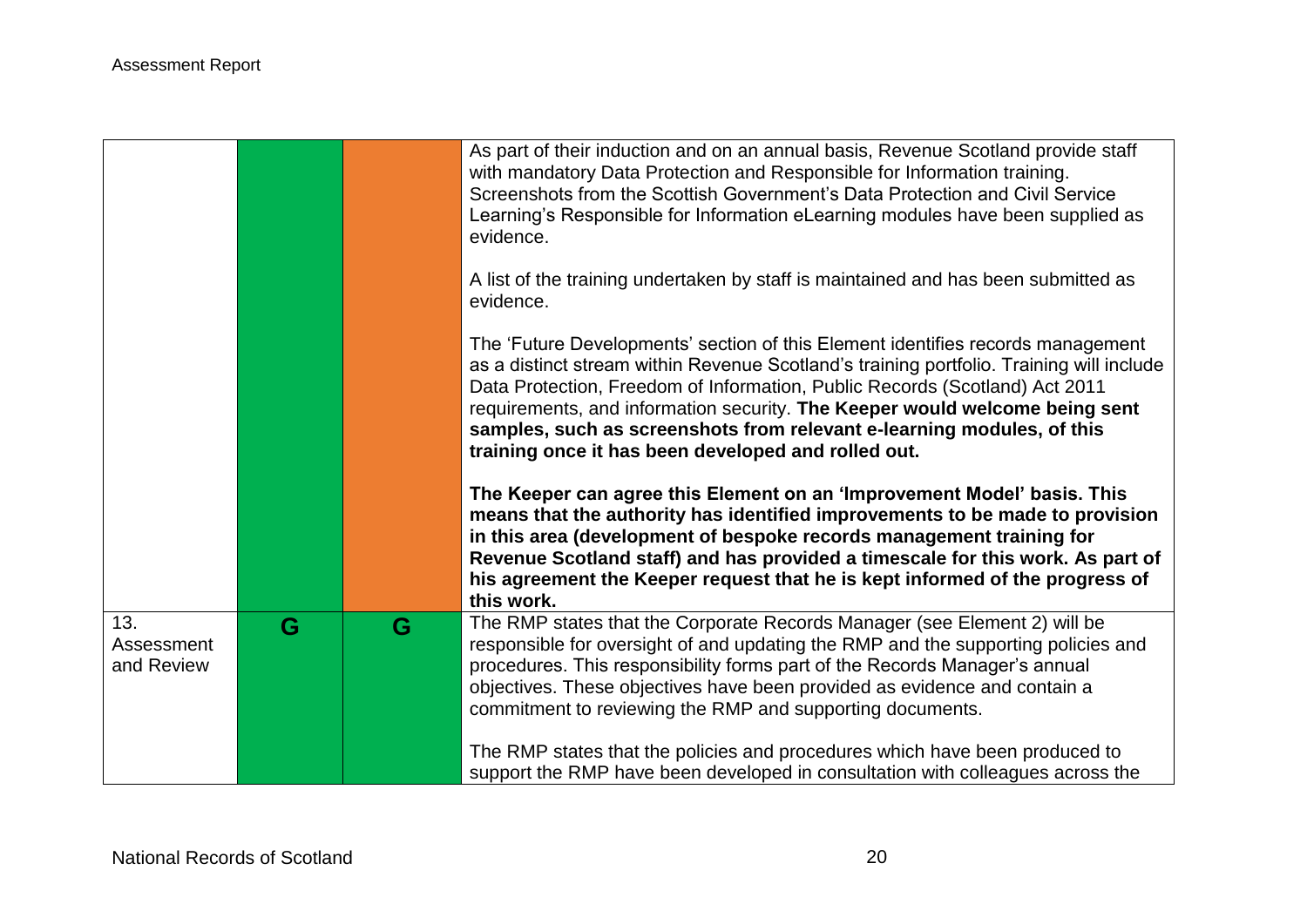|                           |   |   | organisation. The Keeper commends this approach as it should ensure greater buy-<br>in to the practical operation of these policies and procedures.                                                                                                                                                                                                       |
|---------------------------|---|---|-----------------------------------------------------------------------------------------------------------------------------------------------------------------------------------------------------------------------------------------------------------------------------------------------------------------------------------------------------------|
|                           |   |   | Reviews of the RMP will be reported to the Senior Leadership Team, of which the<br>SIRO is a member (see Element 1). The Keeper agrees that this is an appropriate<br>reporting structure.                                                                                                                                                                |
|                           |   |   | The Document Control Sheet shows that the Records Management Policy will be<br>reviewed every annually.                                                                                                                                                                                                                                                   |
|                           |   |   | Revenue Scotland has stated that it intends to use the Keeper's annual Progress<br>Update Review (PUR) mechanism to review the RMP and for monitoring<br>development of records management systems and procedures.                                                                                                                                        |
|                           |   |   | The Keeper agrees that Revenue Scotland has processes in place to ensure that<br>the RMP and associated policies and procedures are kept up to date.                                                                                                                                                                                                      |
| 14. Shared<br>Information | G | G | The RMP states that Revenue Scotland shares data and information in line with<br>legislative requirements under Data Protection and Freedom of Information<br>legislation, but also considering the requirements of PTI.                                                                                                                                  |
|                           |   |   | Revenue Scotland has created a guidance document for the sharing of information<br>with other bodies. It is a criminal offence to share PTI inappropriately so the<br>guidance document describes the ways in which information can be shared and<br>contains a step-by-step guide for staff to follow to establish whether information can<br>be shared. |
|                           |   |   | Revenue Scotland has developed a template for creating Information Sharing<br>Agreements (ISAs). This contains a section on information governance which<br>covers the responsibilities for answering requests for information, information<br>security and disposal of the information.                                                                  |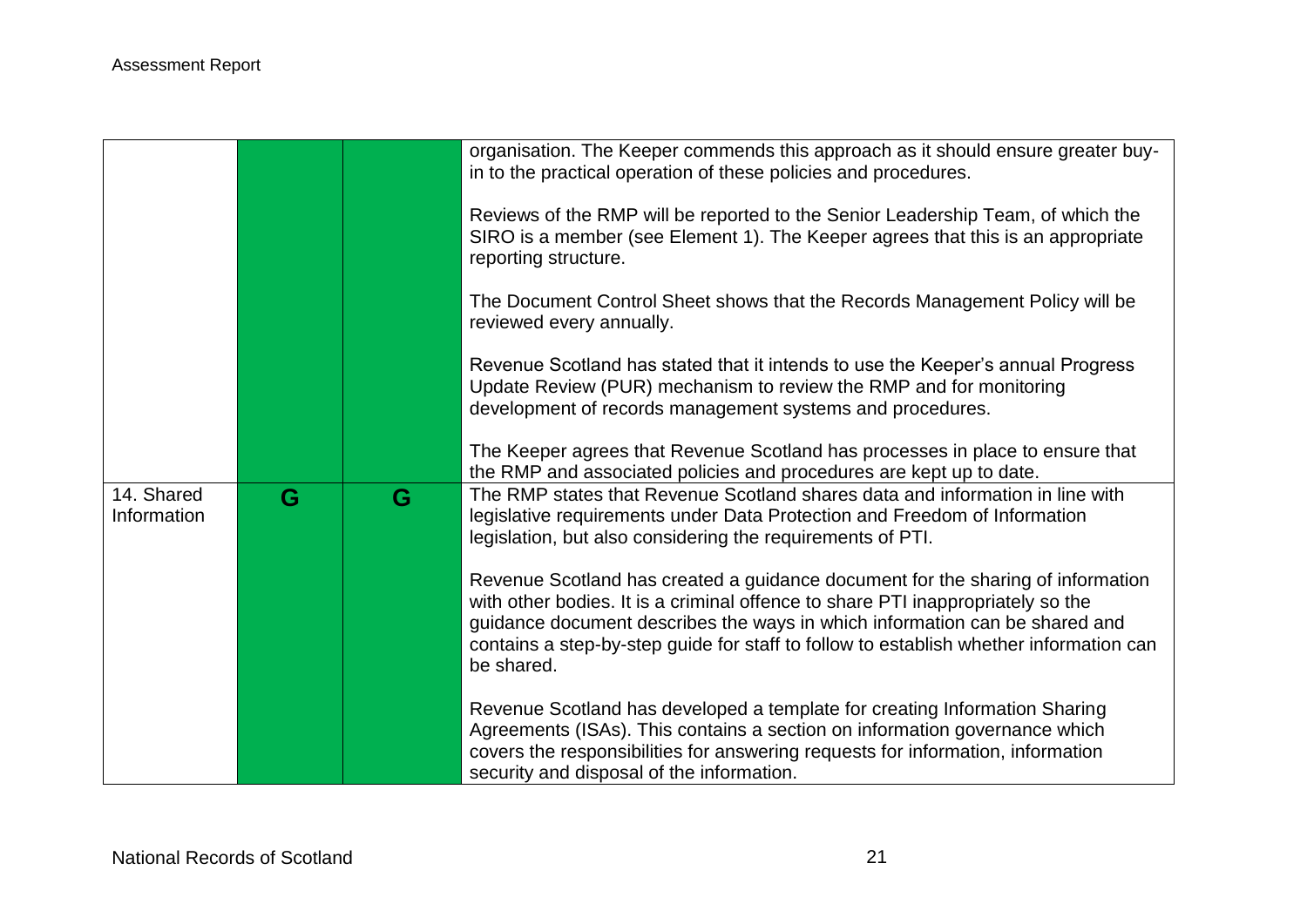

# **6. Keeper's Summary**

Elements 1-14 that the Keeper considers should be in a public authority records management plan have been properly considered by Revenue Scotland. Policies and governance structures are in place to implement the actions required by the plan.

Elements that require development by Revenue Scotland are as follows:

**Element 5 – Retention Schedule Element 7 – Archiving and Transfer Element 11 – Audit Trail Element 12 – Competency Framework for Records Management Staff**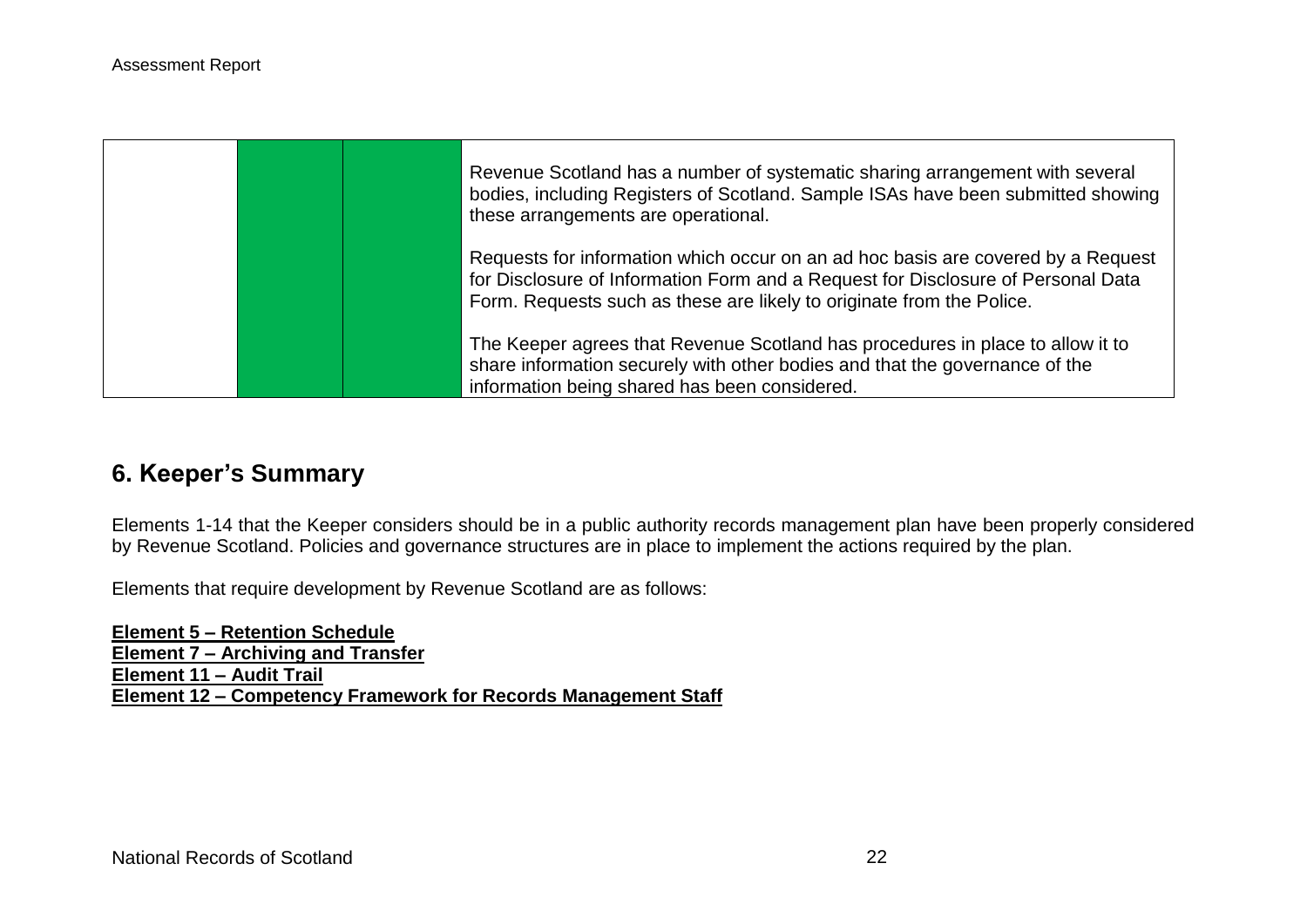#### **7. Keeper's Determination**

Based on the assessment process detailed above, the Keeper agrees the RMP of Revenue Scotland.

The Keeper recommends that Revenue Scotland should publish its agreed RMP as an example of good practice within the authority and the sector.

This report follows the Keeper's assessment carried out by,

…………………………………… …………………………………

Le maas

Robert Fothy M

**Pete Wadley <b>Robert Fotheringham** Public Records Officer **Public Records Officer** Public Records Officer